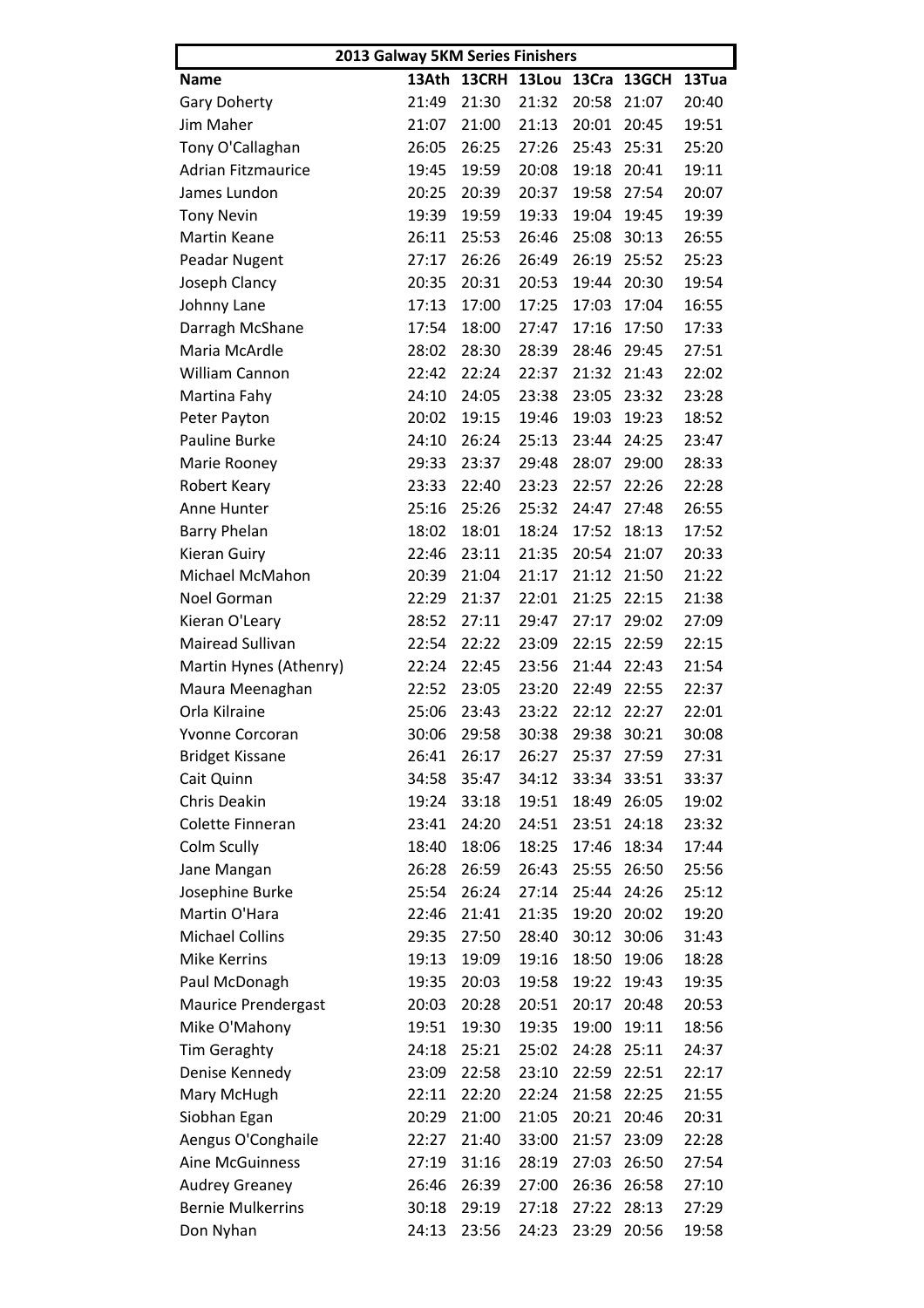| <b>Elaine Fleming</b>   | 23:08 | 22:59 | 23:06 | 22:24 | 23:21 | 22:05 |
|-------------------------|-------|-------|-------|-------|-------|-------|
| Fidelma Roche           | 27:16 | 26:32 | 29:00 | 26:33 | 26:52 | 25:33 |
| Joanne Dolan            | 25:28 | 25:00 | 25:14 | 24:01 | 24:52 | 24:21 |
| Linda Lyons             | 26:25 | 28:15 | 27:34 | 37:39 | 23:35 | 27:53 |
| Lorna Freeman           | 25:11 | 24:49 | 25:11 | 24:25 | 24:28 | 23:56 |
| <b>Mairead Blake</b>    | 23:41 | 23:09 | 25:00 | 22:12 | 25:35 | 21:59 |
| Mary O'Reilly           | 30:19 | 29:18 | 29:24 | 28:15 | 28:32 | 28:22 |
| Maurice Ferguson        | 27:54 | 26:37 | 26:56 | 25:54 | 25:00 | 25:48 |
| Miriam Hanrahan         | 23:43 | 23:18 | 22:59 | 23:15 | 23:14 | 22:58 |
| Pat McDonagh            | 19:49 | 19:45 | 20:02 | 19:30 | 19:59 | 19:24 |
| <b>Bernie Quinn</b>     | 27:43 | 27:12 | 28:04 | 26:46 | 26:58 | 26:53 |
| <b>Brian Flannery</b>   | 27:01 | 27:15 | 27:51 | 26:17 | 27:02 | 26:54 |
| <b>Brian O'Donnell</b>  | 20:45 | 20:41 | 20:53 | 20:48 | 21:24 | 21:35 |
| <b>Brian Somers</b>     | 19:27 | 19:23 | 19:51 | 19:01 | 19:15 | 19:14 |
| Colm Hawe               | 19:20 | 19:01 | 20:07 | 18:46 | 19:49 | 18:50 |
| Declan Madden           | 20:28 | 20:14 | 20:30 | 19:44 | 20:31 | 20:44 |
| <b>Enda Groarke</b>     | 19:51 | 20:02 | 20:54 | 19:17 | 19:40 | 19:19 |
| John Dillon             | 30:19 | 30:39 | 29:37 | 29:07 | 30:07 | 29:01 |
| John Reddington         | 29:02 | 29:28 | 29:17 | 28:33 | 29:19 | 29:39 |
| Kenneth O'Hara          | 22:45 | 21:58 | 22:11 | 20:26 | 21:48 | 20:31 |
| Kevin McNama            | 20:16 | 20:03 | 19:55 | 19:30 | 19:50 | 19:08 |
| Martin Lennon           | 22:08 | 30:06 | 23:42 | 21:45 | 22:43 | 22:18 |
| Padraic Meenaghan       | 25:03 | 26:06 | 27:00 | 24:49 | 25:47 | 24:36 |
| Paul Greaney            | 22:44 | 23:03 | 22:06 | 22:10 | 21:43 | 22:17 |
| Sabrina O'Regan         | 24:44 | 24:22 | 24:27 | 23:31 | 24:17 | 23:28 |
| Sean McDermott          | 19:05 | 18:45 | 19:27 | 18:35 | 18:56 | 18:24 |
| <b>Andrew Connaire</b>  | 20:19 | 28:47 | 23:03 | 20:10 | 25:41 | 20:01 |
| Claire Madden           | 27:14 | 27:07 | 27:18 | 26:02 | 26:25 | 26:41 |
| David Leahy             | 26:05 | 25:39 | 26:07 | 25:32 | 25:36 | 24:53 |
| Deniece Williams        | 23:49 | 23:38 | 23:35 | 23:21 | 23:31 | 23:13 |
| Linda Flynn             | 28:50 | 29:10 | 28:23 | 27:27 | 29:22 | 30:52 |
| Nathan Shaughnessy      | 25:23 | 22:50 | 22:39 | 21:00 | 21:26 | 20:23 |
| Noel Burke              | 24:42 | 22:02 | 25:26 | 21:16 | 19:21 | 27:00 |
| <b>Shane Broughal</b>   | 23:47 | 20:43 | 20:28 | 19:58 | 20:47 | 19:56 |
| <b>Yvonne Dowling</b>   | 29:31 | 29:13 | 30:35 | 28:10 | 28:19 | 27:56 |
| Zara Archibald          | 26:09 | 26:28 | 26:47 | 26:15 | 27:28 | 25:59 |
| Fergus Kelly            | 19:56 | 20:04 | 20:13 | 19:32 | 19:39 | 19:05 |
| <b>Gearoid Hennessy</b> | 29:46 | 29:50 | 29:13 | 22:20 | 22:44 | 22:29 |
| Lucy Friel              | 27:53 | 28:05 | 28:21 | 28:17 | 28:30 | 28:17 |
| Mary Rohan              | 23:03 | 22:56 | 23:23 | 28:05 | 28:54 | 22:48 |
| Arron Forde             | 26:23 | 25:36 | 25:08 | 24:14 | 25:38 | 23:58 |
| <b>Bradley Rowles</b>   | 26:48 | 27:09 | 27:22 | 25:12 | 26:15 | 25:13 |
| Brenda Reynolds         | 26:27 | 25:50 | 25:56 | 25:39 | 25:33 | 25:46 |
| <b>Carmel Mitchell</b>  | 32:24 | 30:50 | 31:04 | 29:18 | 29:40 | 29:27 |
| Caron Burke             | 25:10 | 25:13 | 26:02 | 25:04 | 25:44 | 25:12 |
| Catherine Bourke        | 25:17 | 24:53 | 28:54 | 24:31 | 25:01 | 24:17 |
| Christina Quinn         | 25:37 | 25:23 | 24:36 | 24:20 | 24:56 | 24:59 |
| Conor Tannian           | 26:48 | 26:29 | 25:39 | 25:10 | 26:11 | 27:02 |
| <b>Frankie Nally</b>    | 25:37 | 25:36 | 26:20 | 24:55 | 25:47 | 24:50 |
| Irene Spellman          | 23:42 | 24:07 | 24:25 | 23:49 | 24:03 | 23:24 |
| Joanne Stephens         | 26:52 | 26:56 | 26:55 | 26:08 | 27:06 | 26:18 |
| John Gill               | 23:43 | 23:11 | 25:45 | 20:40 | 21:17 | 20:40 |
| John Madden             | 20:03 | 19:35 | 20:12 | 19:30 | 19:55 | 19:40 |
| Keith Sheehan           | 22:38 | 23:09 | 22:54 | 22:25 | 22:54 | 21:54 |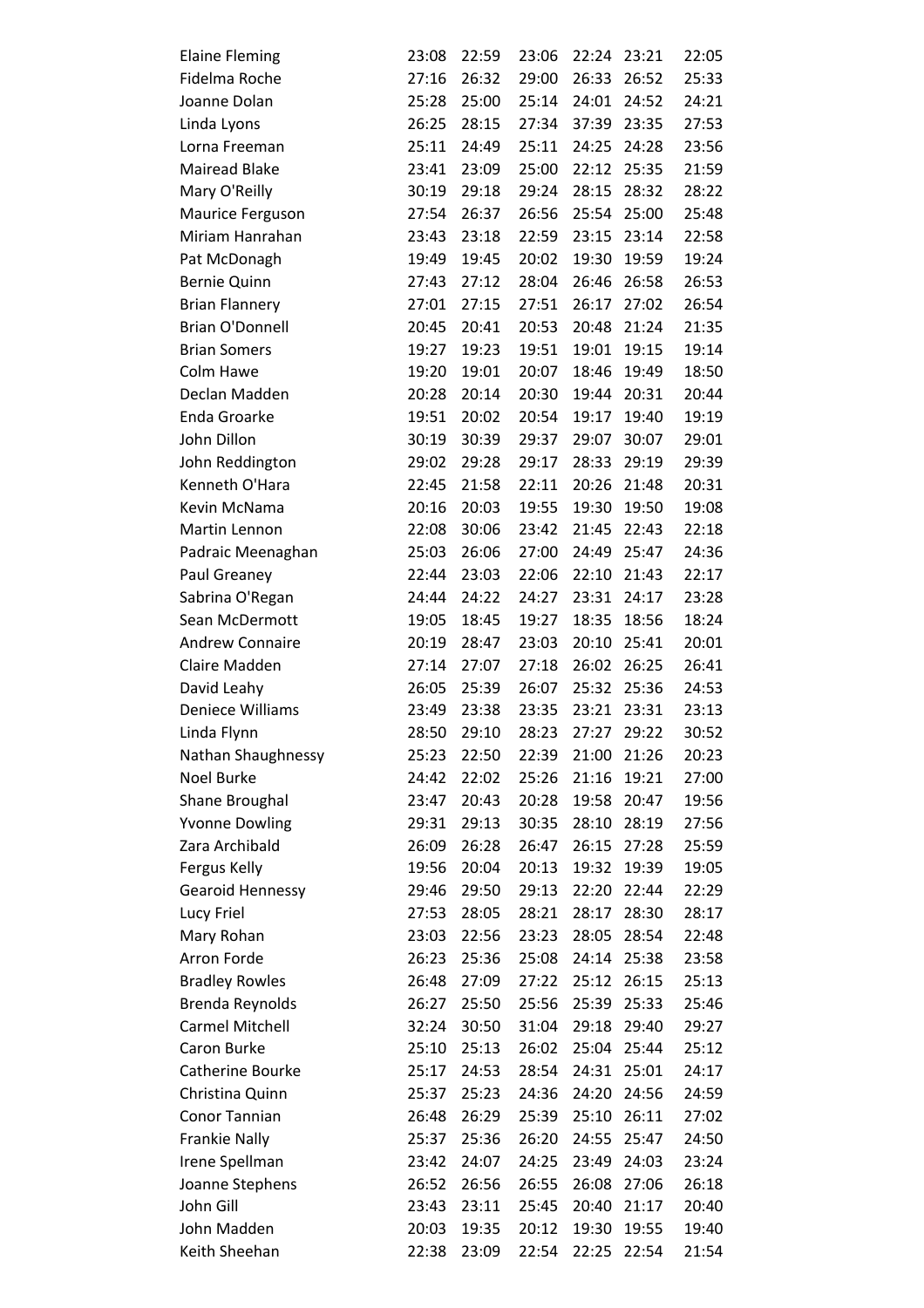| Marie Finn            | 27:10 | 27:30 | 28:04 | 26:56 | 27:22       | 27:16 |
|-----------------------|-------|-------|-------|-------|-------------|-------|
| Marie Hennelly        | 26:11 | 25:36 | 25:42 | 25:03 | 24:46       | 25:07 |
| Michael Doona         | 23:09 | 23:07 | 23:09 | 22:27 | 22:20       | 21:42 |
| Michael Holland       | 23:49 | 29:11 | 27:22 | 26:18 | 27:58       | 26:34 |
| Michell Tyrrell       | 24:22 | 24:54 | 24:36 | 23:52 | 25:29       | 24:58 |
| Michelle Kerrigan     | 30:57 | 29:39 | 29:13 | 28:07 | 28:46       | 31:14 |
| Niamh McCarthy        | 26:01 | 26:36 | 25:40 | 25:37 | 25:45       | 25:13 |
| <b>Robert Murphy</b>  | 26:23 | 25:41 | 26:33 | 24:26 | 24:59       | 24:41 |
| Ross Parkinson        | 28:58 | 28:27 | 28:48 | 27:28 | 28:35       | 29:30 |
| <b>Rynal Browne</b>   | 20:22 | 20:20 | 20:04 | 20:37 | 21:03       | 20:53 |
| Sean O'Raghallaigh    | 22:03 | 22:01 | 22:21 | 21:28 | 21:31       | 21:01 |
| Sinead Broughal       | 31:35 | 30:24 | 31:28 | 30:33 | 30:37       | 29:14 |
| <b>Tom Mitchell</b>   | 26:49 | 25:36 | 24:23 | 24:06 | 23:51       | 23:25 |
| Tomasz Kadzielawski   | 18:10 | 18:21 | 18:16 | 17:45 | 18:18       | 17:41 |
| Ann-Marie O'Hara      | 27:55 | 27:54 | 28:33 | 28:41 | 28:24       | 28:12 |
| <b>Cathal Ruane</b>   | 24:12 | 23:30 | 23:58 | 21:48 | 21:26       | 21:09 |
| Chloe Lemahieu        | 25:17 | 24:34 | 25:04 | 23:10 | 24:54       | 23:06 |
| <b>Chris Carroll</b>  | 22:19 | 22:53 | 22:43 | 21:48 | 22:24       | 22:55 |
| Damien Watts          | 24:02 | 22:06 | 22:12 | 21:11 | 21:24       | 21:15 |
| David Moran           | 24:13 | 23:22 | 23:24 | 22:09 | 22:55       | 22:17 |
| Declan Mahon          | 20:37 | 24:24 | 21:15 | 19:51 | 20:41       | 22:01 |
| Deirdre King          | 22:52 | 22:24 | 22:55 | 22:17 | 22:30       | 21:46 |
| Gary Begley           | 20:40 | 21:24 | 21:38 | 21:12 | 21:51       | 21:22 |
| Gretta Lee            | 24:21 | 24:52 | 25:23 | 22:49 | 23:52       | 23:16 |
| Helen Reddington      | 29:03 | 29:29 | 29:17 | 28:34 | 29:19       | 29:39 |
| Joe Hyland            | 24:29 | 26:45 | 24:51 | 23:50 | 23:12       | 23:04 |
| John Quinlivan        | 24:34 | 23:52 | 24:34 | 23:22 | 25:44       | 23:13 |
| Keith McIntyre        | 21:59 | 22:14 | 25:59 | 25:51 | 22:52       | 21:52 |
| Laura Madden          | 27:23 | 27:30 | 28:37 | 26:40 | 27:29       | 27:48 |
| Loretta Masterson     | 28:01 | 28:04 | 28:30 | 27:55 | 27:52       | 27:37 |
| Lorraine Stenson      | 24:36 | 24:11 | 24:26 | 24:02 | 24:34       | 24:05 |
| Maggie Whyte          | 30:19 | 31:24 | 30:26 | 29:52 | 30:14       | 30:53 |
| Maura Walsh           | 25:29 | 25:54 | 25:22 | 23:49 | 23:48       | 23:29 |
| Michael Stapleton     | 21:14 | 20:58 | 20:55 | 20:41 | 22:06       | 20:59 |
| Nicola Condon         | 23:16 | 22:43 | 23:15 | 22:14 | 22:30       | 21:56 |
| Olivia Fitzpatrick    | 26:23 | 26:09 | 26:01 | 24:46 | 25:41       | 24:22 |
| Ronan McCarthy        | 20:36 | 20:35 | 20:47 | 19:55 | 21:03       | 20:33 |
| <b>Ruth Heery</b>     | 26:01 | 26:36 | 26:27 | 26:52 | 26:25       | 25:44 |
| Teresa Healy          | 28:44 | 28:08 | 28:40 | 27:31 | 27:17       | 26:06 |
| <b>Brian Lough</b>    | 29:27 | 27:37 | 28:53 | 27:14 | 28:04       | 27:23 |
| Caroline Conlon       | 28:05 | 31:05 | 28:15 | 26:21 | 26:21       | 29:28 |
| James O'Connor        | 29:09 | 28:29 | 28:18 | 27:42 | 27:42       | 28:07 |
| Kevin Kenny           | 21:56 | 21:56 | 22:23 | 21:37 | 22:04       | 21:30 |
| Kieran McTigue        | 19:47 | 19:42 | 19:47 | 19:14 | 19:33       | 19:06 |
| Lena Zbroch           | 26:52 | 26:45 | 26:53 | 26:02 | 26:19       | 24:50 |
| <b>Mark Mills</b>     | 23:01 | 22:23 | 22:34 | 22:20 | 22:38       | 22:07 |
| Sean O'Rourke         | 24:06 | 24:00 | 23:37 | 22:15 | 23:06       | 21:51 |
| <b>Stuart Harries</b> | 24:03 | 23:51 | 24:48 | 21:14 | 24:52       | 21:29 |
| Eimear O'Looney       | 27:37 | 27:48 | 29:57 | 27:30 | 28:01       | 27:38 |
| <b>Elaine Dobell</b>  | 30:25 | 31:56 | 31:19 | 30:58 | 30:10       | 30:45 |
| <b>Marian Byrnes</b>  | 26:06 | 27:15 | 26:50 | 26:03 | 25:49       | 25:11 |
| Mike Ward             | 20:07 | 19:30 | 19:33 | 18:59 | 19:14       | 19:43 |
| Philip Roxby          | 20:34 | 20:04 | 20:32 | 19:42 | 19:34       | 19:12 |
| Trish Miskell         | 34:10 | 35:15 | 34:20 |       | 33:36 33:18 | 33:32 |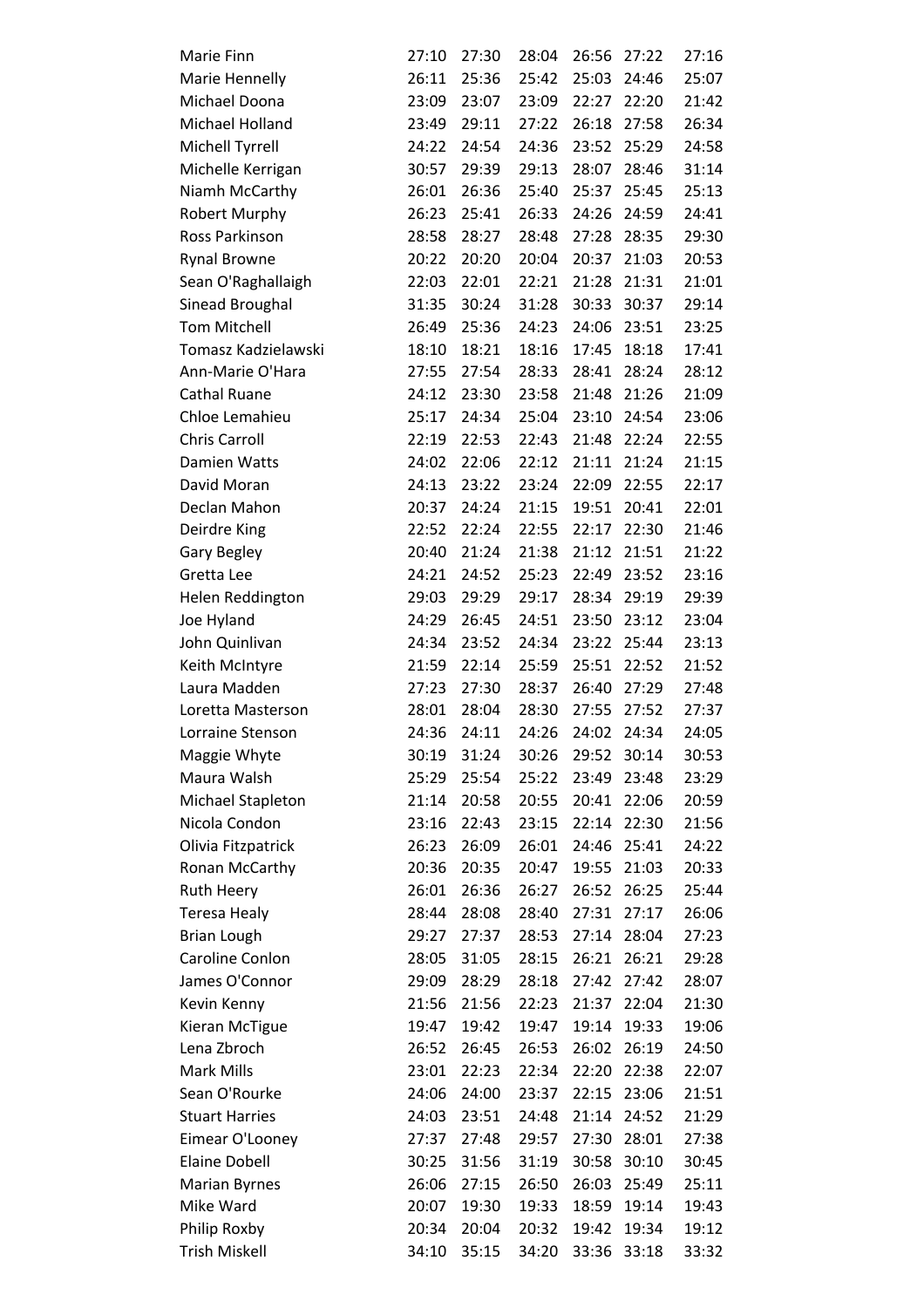| Miriam Lally                | 24:15 | 23:50 | 23:50 | 22:54 | 24:15 | 22:58 |
|-----------------------------|-------|-------|-------|-------|-------|-------|
| Gemma Hughes                | 24:57 | 35:26 | 33:58 | 33:11 | 33:34 | 32:17 |
| Noreena O'Toole             | 28:40 | 27:44 | 28:58 | 26:50 | 26:56 | 26:32 |
| Adrian McMahon              | 21:50 | 21:33 | 21:48 | 20:58 | 22:25 | 21:04 |
| Aisleen Higgins             | 24:52 | 24:28 | 28:32 | 28:41 | 29:18 | 28:12 |
| Aisling Hanrahan            | 28:27 | 28:01 | 22:43 | 28:12 | 28:28 | 27:39 |
| Ali Nugent                  | 25:08 | 25:24 | 25:43 | 24:23 | 24:45 | 24:29 |
| Alphonsus Heneghan          | 20:17 | 20:58 | 22:12 | 20:18 | 20:20 | 21:20 |
| Amy Donohoe                 | 29:10 | 29:19 | 30:15 | 28:44 | 30:06 | 28:56 |
| Ann Marie Keogh             | 30:35 | 31:29 | 32:14 | 30:02 | 31:05 | 30:40 |
| Barbara Gilligan            | 27:47 | 27:52 | 28:04 | 27:03 | 27:31 | 27:45 |
| <b>Bernie Hanniffy</b>      | 28:59 | 28:57 | 29:13 | 28:19 | 28:51 | 29:00 |
| <b>Brian Somers (OTHER)</b> | 27:46 | 26:50 | 25:01 | 23:22 | 23:41 | 28:41 |
| Caroline Murphy             | 30:35 | 30:12 | 22:23 | 30:11 | 30:16 | 30:13 |
| Conor Feehily               | 20:42 | 21:26 | 21:12 | 20:55 | 21:33 | 20:41 |
| Damien Hanrahan             | 23:16 | 23:04 | 22:29 | 21:53 | 22:12 | 21:56 |
| Dave Brown                  | 27:23 | 27:00 | 28:16 | 27:04 | 26:59 | 26:47 |
| Dave Quinn                  | 20:19 | 20:02 | 20:32 | 19:43 | 25:35 | 24:53 |
| Declan O'Leary              | 26:21 | 26:13 | 26:46 | 25:13 | 25:11 | 24:55 |
| <b>Emer McGratth</b>        | 35:36 | 33:45 | 33:00 | 31:22 | 31:37 | 31:46 |
| <b>Gerard Donohue</b>       | 21:33 | 21:01 | 21:48 | 20:44 | 20:58 | 20:41 |
| <b>Gerard Hartnett</b>      | 19:26 | 19:05 | 19:23 | 18:48 | 19:33 | 21:57 |
| <b>Helen Greene</b>         | 29:33 | 27:58 | 28:12 | 27:09 | 26:55 | 26:52 |
| Helen Le Branche            | 27:53 | 27:30 | 27:39 | 27:22 | 27:59 | 27:31 |
| Jenny Cleary                | 21:30 | 21:48 | 21:58 | 20:59 | 22:30 | 20:41 |
| Jillian Ruane               | 31:59 | 31:15 | 30:38 | 31:19 | 31:31 | 31:30 |
| JJ Finn                     | 24:51 | 24:57 | 26:23 | 24:47 | 23:57 | 23:30 |
| John Fitzpatrick            | 26:30 | 26:33 | 21:38 | 21:04 | 20:54 | 25:31 |
| John Killilea               | 21:20 | 21:13 | 21:23 | 20:23 | 21:08 | 20:12 |
| Josephine Heffernan         | 24:18 | 24:07 | 23:43 | 23:01 | 23:19 | 23:17 |
| Kellie O'Shaughnessy        | 26:09 | 26:10 | 25:59 | 25:27 | 29:05 | 25:39 |
| Kevin Lally                 | 22:35 | 22:43 | 22:52 | 22:41 | 23:33 | 20:10 |
| Kieran Coleman              | 19:55 | 20:00 | 20:07 | 19:09 | 19:20 | 19:03 |
| Lorraine Morrissey          | 28:14 | 27:52 | 28:26 | 26:38 | 26:32 | 26:20 |
| Maggie Ryan                 | 30:32 | 31:31 | 33:37 | 33:07 | 32:33 | 33:01 |
| Mairead Murphy              | 37:06 | 35:25 | 34:35 | 31:43 | 32:59 | 32:02 |
| Mark Rabbitte               | 21:48 | 22:00 | 22:13 | 21:15 | 21:41 | 21:00 |
| Maura Raftery               | 25:25 | 26:44 | 26:56 | 25:31 | 26:07 | 25:04 |
| Michael O'Leary             | 30:20 | 29:13 | 29:44 | 28:21 | 28:10 | 27:54 |
| Michelle Mullins-Morris     | 28:48 | 28:59 | 28:58 | 27:21 | 26:54 | 26:43 |
| <b>Nick Cosgrave</b>        | 21:55 | 21:51 | 22:28 | 21:32 | 22:16 | 21:04 |
| <b>Nigel McCoy</b>          | 27:58 | 27:36 | 27:30 | 25:34 | 27:30 | 26:41 |
| Nora Queeney                | 27:01 | 27:07 | 30:30 | 26:36 | 26:30 | 26:20 |
| Paddy Costello              | 27:07 | 27:30 | 26:37 | 26:17 | 26:33 | 26:14 |
| Paul Johnston               | 23:25 | 22:08 | 22:29 | 21:58 | 21:57 | 21:28 |
| <b>Ryan Toner</b>           | 20:22 | 20:10 | 20:19 | 19:51 | 20:22 | 19:45 |
| Sandra Morris               | 26:36 | 27:03 | 27:56 | 26:58 | 26:29 | 26:03 |
| Sean O'Morain               | 26:52 | 27:33 | 27:22 | 26:49 | 27:13 | 26:50 |
| Shane Kavanagh              | 21:20 | 21:25 | 21:43 | 25:06 | 24:30 | 20:50 |
| Sharin Gordon               | 26:19 | 26:30 | 26:52 | 25:41 | 25:43 | 26:12 |
| Sinead Glynn                | 29:54 | 29:43 | 29:59 | 30:06 | 29:58 | 29:59 |
| Tessa Le Gear               | 28:25 | 28:28 | 28:32 | 27:39 | 27:54 | 27:32 |
| <b>Tom Breen</b>            | 21:00 | 20:03 | 20:34 | 19:49 | 20:44 | 19:54 |
| <b>Tomas Crosse</b>         | 20:34 | 20:13 | 20:55 | 20:18 | 20:23 | 19:51 |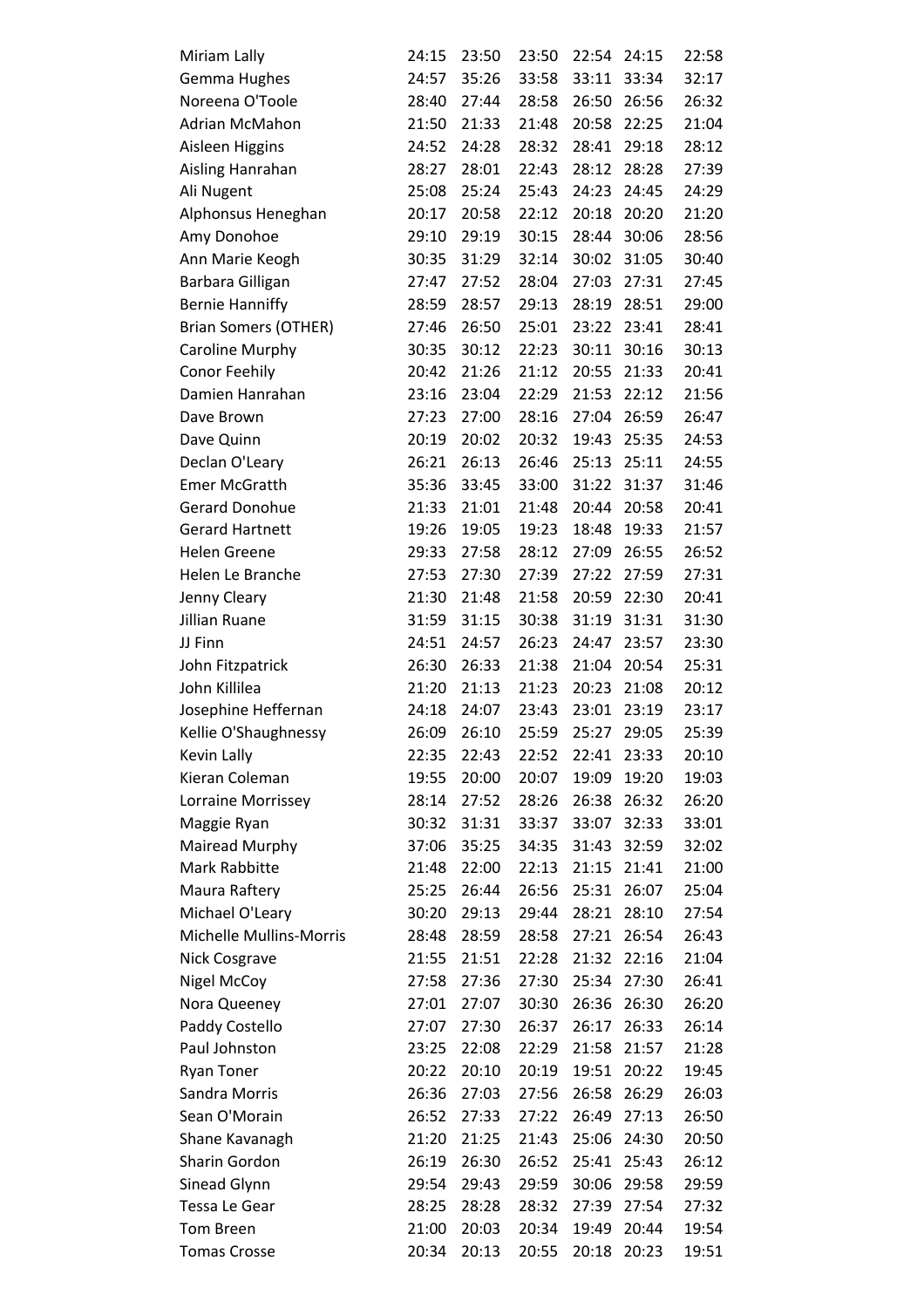| <b>Tomas Farrelly</b>   | 21:37 | 21:22 | 21:34 | 21:19 | 22:10 | 21:41 |
|-------------------------|-------|-------|-------|-------|-------|-------|
| <b>Trish Lally</b>      | 31:44 | 31:55 | 31:36 | 31:10 | 32:06 | 32:14 |
| <b>Viny Beirne</b>      | 32:12 | 32:41 | 28:27 | 27:46 | 28:49 | 28:10 |
| Alan Burke              | 19:28 | 19:13 |       | 18:58 | 19:19 | 19:39 |
| <b>Billy King</b>       | 16:43 | 16:57 | 17:11 | 16:32 |       | 16:48 |
| Maeve Noone             | 23:28 | 22:56 | 29:43 | 22:10 | 25:35 |       |
| Michael Glynn           | 29:43 | 30:43 |       | 29:39 | 30:31 | 31:00 |
| TJ Beatty               | 21:21 | 21:19 |       | 21:12 | 21:36 | 21:13 |
| Cormac O'Connor         | 20:06 | 20:17 | 20:17 | 20:08 |       | 19:58 |
| Siobhan Glynn           | 25:28 |       | 25:09 | 24:40 | 25:16 | 24:26 |
| Anne-Marie Walsh        | 23:52 | 23:48 | 24:28 | 23:46 | 24:07 |       |
| Brendan Monaghan        | 25:42 | 20:31 | 20:20 | 19:53 | 20:12 |       |
| Kevin Connaughton       | 19:32 |       | 20:48 | 18:53 | 19:36 | 18:37 |
| Tommy Joe Whyte         | 18:38 | 18:26 |       | 18:11 | 18:52 | 18:19 |
| <b>Andrew Talbot</b>    | 19:53 |       | 20:59 | 19:31 | 20:52 | 19:22 |
| Clodagh Lennon          | 22:22 | 23:35 | 23:40 | 22:21 | 22:45 |       |
| Ferdy Whelan            |       | 19:02 | 24:37 | 23:01 | 22:21 | 25:21 |
| <b>Gabriel Gardiner</b> | 23:11 | 22:14 | 21:47 | 23:47 |       | 23:52 |
| Patrick Cosgrove        | 22:27 | 22:16 | 22:33 |       | 22:23 | 21:52 |
| Ann Cormican            |       | 25:30 | 26:22 | 25:28 | 23:37 | 26:01 |
| <b>Betty Coleman</b>    | 28:02 | 23:37 | 27:34 |       | 26:02 | 23:21 |
| John Flaherty           | 19:45 |       | 19:59 | 19:00 | 19:18 | 19:07 |
| John Mongan             | 20:11 | 19:55 | 20:34 | 19:35 |       | 20:00 |
| <b>Aisling Deely</b>    | 36:44 | 37:10 |       | 36:52 | 37:29 | 38:06 |
| Lorna Cahill            | 27:57 | 28:13 |       | 28:14 | 27:41 | 28:46 |
| Paul Stephens           | 23:06 | 22:25 | 22:53 |       | 22:22 | 21:44 |
| <b>Tommy Morrissey</b>  | 21:16 |       | 21:15 | 20:36 | 21:10 | 20:30 |
| Janet Clancy            | 24:35 | 23:58 | 25:27 |       | 24:06 | 24:20 |
| John Walsh              | 23:57 |       | 25:17 | 23:47 | 23:59 | 23:47 |
| <b>Treasa Gannon</b>    | 22:37 | 22:42 |       | 22:32 | 23:06 | 23:30 |
| Aidan Doyle             | 26:41 |       | 28:17 | 26:32 | 27:12 | 25:44 |
| <b>Ray Somers</b>       | 17:25 | 17:27 | 18:02 | 17:15 | 19:13 |       |
| <b>Eileen Sweeney</b>   | 23:33 |       | 24:26 | 23:29 | 23:37 | 23:08 |
| John King               | 19:00 | 19:14 | 19:17 |       | 19:24 | 18:54 |
| Linda Burke             | 25:54 | 27:15 | 26:47 |       | 26:14 | 25:12 |
| Martin Kenny            | 23:28 | 23:06 | 22:49 | 22:19 | 22:17 |       |
| Morgan McHugh           | 19:12 | 19:19 | 19:41 |       | 19:42 | 19:08 |
| Anita Haverty           | 23:06 | 22:44 | 23:22 | 21:54 |       | 22:30 |
| Aoife Glennon           | 29:19 | 29:14 |       | 28:33 | 28:47 | 28:42 |
| Colm O'Maille           | 23:13 |       | 23:46 | 23:53 | 23:56 | 24:23 |
| Jennifer Quinn          | 20:41 |       | 21:13 | 20:36 | 21:03 | 20:53 |
| <b>Thomas Porter</b>    | 20:25 | 20:37 | 21:04 | 20:31 |       | 20:13 |
| <b>Breege McGath</b>    | 22:36 | 22:20 | 22:33 | 22:07 |       | 21:47 |
| Declan Duggan           | 22:56 | 22:51 | 23:22 | 22:22 |       | 22:44 |
| Laura Canavan           | 27:25 | 27:44 | 28:09 | 27:50 |       | 27:28 |
| Padraic Burke           | 25:43 | 22:00 | 22:00 | 21:31 | 21:54 |       |
| Pat Kilbane             | 25:04 |       | 21:13 | 23:47 | 23:58 | 23:47 |
| Colin Duane             | 20:11 | 20:02 | 19:54 |       | 19:43 | 19:09 |
| Eoin O'Conghaile        | 23:41 | 23:26 | 23:46 |       | 22:57 | 22:27 |
| Keith Holland           | 23:49 | 23:13 | 23:25 | 22:22 |       | 22:08 |
| Kevin Nolan             | 24:13 | 24:38 |       | 24:32 | 24:20 | 24:22 |
| Liam Nolan              | 19:30 |       | 20:05 | 19:29 | 19:58 | 19:22 |
| Michelle Tooher         |       | 25:48 | 25:31 | 25:01 | 28:45 | 26:37 |
| Pat O'Dwyer             | 18:49 |       | 18:47 | 18:50 | 19:05 | 18:14 |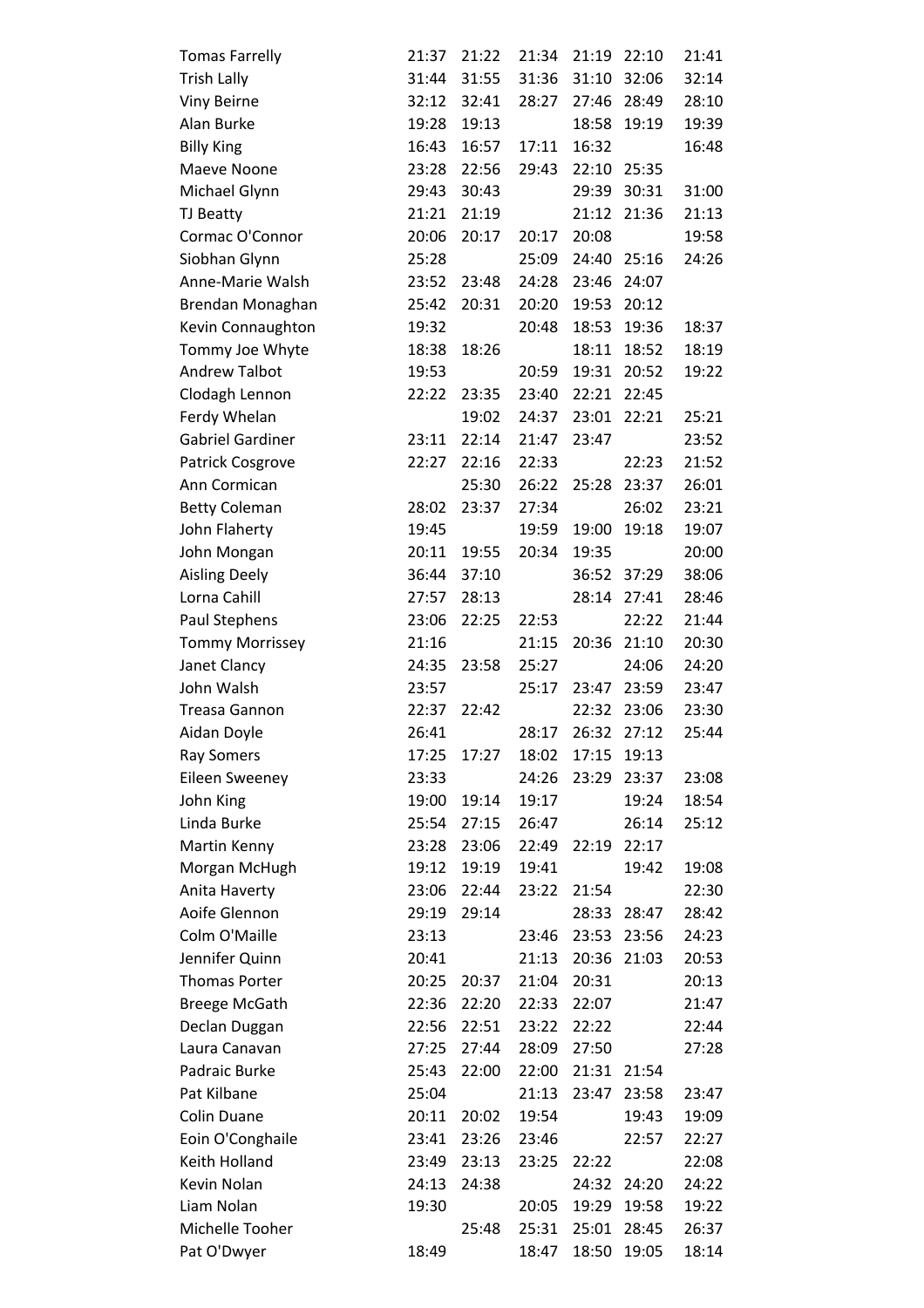| Kevin Duffy             | 22:15 | 21:30 | 21:50 | 21:11 | 21:46       |       |
|-------------------------|-------|-------|-------|-------|-------------|-------|
| Sylvester Lenihan       | 22:53 | 21:48 | 23:21 | 20:53 | 20:56       |       |
| Aidan Keane             |       | 26:13 | 25:23 | 24:16 | 25:21       | 25:26 |
| Barbara Whyte           | 28:58 |       | 29:58 | 29:30 | 29:28       | 28:59 |
| Dave Greaney            | 22:57 | 23:20 | 24:52 | 22:37 |             | 23:13 |
| Patricia O'Loughlin     |       | 28:25 | 28:27 | 26:35 | 27:20       | 27:15 |
| <b>Tony Daley</b>       | 29:49 | 23:15 | 23:19 |       | 25:24       | 22:49 |
| <b>Elaine Conmy</b>     | 25:23 | 24:55 |       | 24:40 | 26:30       | 24:42 |
| Enda Nolan              | 25:31 |       | 26:13 | 26:00 | 25:49       | 25:49 |
| Jennifer Lyons          | 30:18 | 28:31 | 29:29 | 28:59 | 28:16       |       |
| Maire Leader            | 23:02 |       | 23:48 | 22:29 | 22:46       | 22:41 |
| Marie Gallagher         | 22:28 | 22:10 | 22:15 | 22:07 |             | 21:26 |
| Niamh Nolan             |       | 29:45 | 29:25 | 27:39 | 28:41       | 28:19 |
| Sharon Long             | 27:06 | 27:32 | 28:33 | 27:01 |             | 26:33 |
| Alan Cunniffe           | 20:17 | 20:04 |       | 19:30 | 19:59       | 19:36 |
| Aoife Flanagan          | 27:04 | 27:36 |       | 26:30 | 27:01       | 26:09 |
| Catriona Donohue        | 30:04 | 29:44 | 30:12 | 29:34 | 29:46       |       |
| <b>Eddie Corban</b>     | 18:33 | 18:34 | 18:58 |       | 18:53       | 18:28 |
| Fergal Leahy            | 25:20 | 25:17 | 24:34 | 24:56 |             | 25:22 |
| <b>Gerard Clery</b>     | 24:47 | 24:27 | 25:53 |       | 25:00       | 23:54 |
| <b>Keith Davies</b>     | 23:05 | 22:20 | 22:38 | 21:50 | 22:06       |       |
| Lynne Kerr              | 29:24 | 30:11 | 30:20 | 28:29 | 29:27       |       |
| Marc Connaughton        | 22:21 | 21:27 | 21:36 | 20:28 |             | 20:07 |
| Nigel Killeen           |       | 19:24 | 19:54 | 19:14 | 18:57       | 18:25 |
| Padraic Moran           | 26:57 | 25:59 | 27:10 | 25:26 |             | 26:44 |
| <b>Stephen Carty</b>    | 22:39 | 22:30 | 22:56 |       | 22:30       | 21:45 |
| <b>Trevor Rowland</b>   | 24:31 |       | 25:55 | 25:08 | 21:42       | 24:48 |
| Derek Kelly             | 19:15 | 22:52 | 21:53 |       | 19:38       | 19:28 |
| James Beirne            | 27:06 | 24:36 |       | 24:37 | 24:25       | 23:42 |
| John Devlin             |       | 18:34 | 19:10 | 18:12 | 18:31       | 18:15 |
| <b>Martin Cotter</b>    | 20:40 | 22:19 |       | 19:50 | 20:01       | 20:00 |
| Padraig Burke           | 25:44 | 26:13 |       | 24:43 | 25:42       | 25:11 |
| Paul Horan              |       | 22:06 | 21:56 | 21:40 | 21:46       | 21:36 |
| Paul Mitchell           | 26:51 | 27:36 | 26:50 |       | 26:28       | 25:31 |
| Rebecca Moffat          | 33:00 | 30:39 | 35:04 | 33:53 |             | 32:40 |
| Sinead Flannery         | 25:44 | 25:54 | 24:56 | 24:30 |             | 26:51 |
| Sinead Foran            | 19:32 | 19:43 | 19:36 | 19:28 |             | 19:17 |
| <b>Albert Mannion</b>   | 21:31 | 21:22 | 22:02 |       | 21:14 21:21 |       |
| <b>Brendan Kennelly</b> | 20:04 | 20:13 | 21:16 | 20:16 |             | 20:02 |
| <b>Edel Conroy</b>      | 25:33 | 25:20 | 25:33 | 24:50 |             | 24:25 |
| Fergal Lynch            | 22:53 | 24:03 | 20:07 |       | 19:38       | 20:10 |
| Gearoid Rohan           | 27:28 | 26:31 | 19:32 | 26:05 | 26:18       |       |
| John Deely              | 26:59 | 26:53 | 26:50 |       | 29:39       | 27:04 |
| Karyn Beirne            | 28:13 | 27:19 |       | 27:30 | 28:00       | 27:40 |
| Laura Dillon            | 22:30 | 22:18 |       | 22:12 | 22:28       | 21:43 |
| Leona Gibbons           | 34:37 | 33:47 | 32:50 | 34:33 |             | 34:10 |
| Paula Rochford          | 26:21 | 27:34 | 27:08 | 25:40 |             | 26:43 |
| Sergio Massidda         | 25:49 |       | 25:57 | 25:16 | 25:12       | 24:19 |
| Alexander Schutz        | 21:22 | 21:39 | 21:49 | 20:44 | 22:24       |       |
| Dara Dolan              | 19:07 | 19:08 | 22:21 | 18:44 |             | 18:55 |
| Ruthann Sheahan         |       | 20:22 | 21:31 | 20:08 | 19:55       | 19:30 |
| Andrew Davey            | 32:26 | 32:11 |       | 31:09 | 30:10       | 29:04 |
| Des Beirne              | 24:07 | 22:24 | 22:01 | 21:35 |             | 21:11 |
| Edel Kavanagh           | 33:19 | 35:17 |       |       | 32:59 33:18 | 34:46 |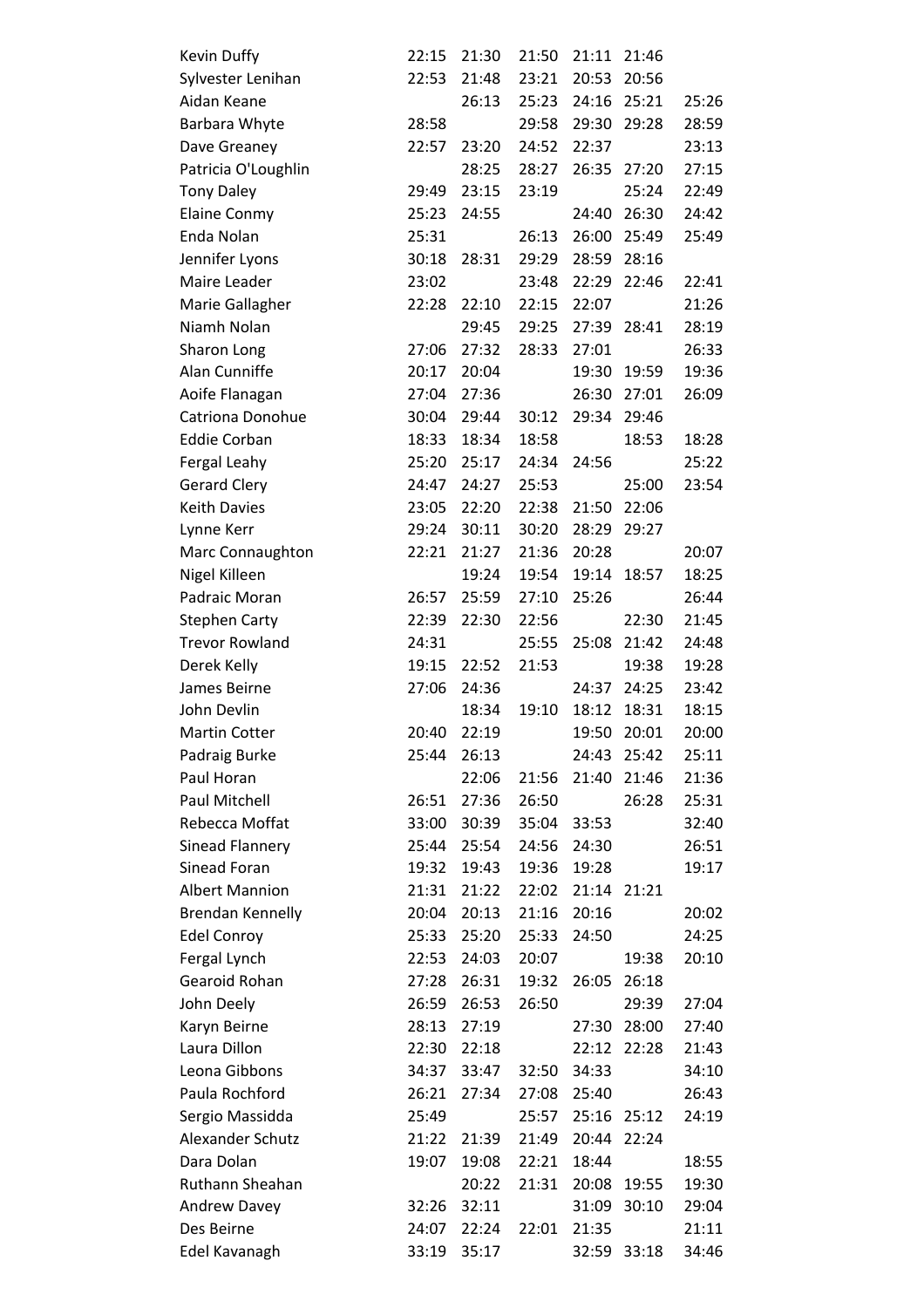| Emma Corcoran         | 30:29 | 31:22 | 31:18 | 30:30 | 33:26       |       |
|-----------------------|-------|-------|-------|-------|-------------|-------|
| <b>Grace Cullotty</b> | 24:15 | 24:48 | 25:59 |       | 25:51 24:43 |       |
| lan O'Gorman          | 22:51 | 21:44 | 22:02 | 21:13 |             | 26:51 |
| Liam Rabbitt          |       | 19:45 | 20:00 | 19:47 | 20:35       | 19:24 |
| Mark Hannon           | 20:44 |       | 20:51 | 19:38 | 19:55       | 19:16 |
| Michael Walls         | 22:56 | 22:32 | 22:31 | 22:00 |             | 22:17 |
| Padraig Kelly         | 18:51 | 18:46 | 18:46 | 18:34 |             | 18:16 |
| Paula O'Dowd          | 31:06 | 30:27 |       |       | 31:14 31:46 | 32:05 |
| Pete Elwood           |       | 26:28 | 26:15 | 24:48 | 24:51       | 25:09 |
| Robert Moore          | 23:56 | 23:27 |       | 25:38 | 24:25       | 22:44 |
| Ronan McNulty         | 22:16 | 21:37 | 23:16 | 21:29 | 22:08       |       |
| Siobhan Guinan        |       | 23:26 | 23:30 |       | 23:34 24:34 | 23:59 |
| Steven Brady          | 20:42 | 21:05 |       | 21:00 | 21:12       | 21:20 |
| Ursula Brady          | 29:33 | 29:45 |       | 28:48 | 29:01       | 28:34 |
| Ann-Marie Miskell     | 20:23 | 20:15 |       | 20:14 | 20:09       | 20:02 |
| <b>Beatrice Furey</b> | 32:51 | 31:29 |       | 30:29 | 31:15       | 31:09 |
| Berni O'Neill         | 29:19 |       | 29:05 |       | 27:42 28:45 | 28:58 |
| <b>Bernie Rogers</b>  | 28:59 | 31:32 | 30:30 | 29:28 |             | 30:33 |
| Caroline Mahon        | 29:07 | 28:50 |       | 28:26 | 28:50       | 31:05 |
| Caroline Whiriskey    | 20:15 |       | 20:25 | 20:20 | 20:36       | 20:06 |
| Claire O'Sullivan     | 24:08 | 23:41 | 24:27 |       | 24:47       | 24:29 |
| <b>Colman Greene</b>  | 19:55 |       | 20:09 | 19:05 | 19:57       | 19:05 |
| Denis Cunningham      |       | 25:45 | 25:16 | 24:47 | 24:56       | 25:10 |
| Dorcas Whitney        | 28:58 | 29:05 | 30:30 | 29:29 |             | 30:32 |
| Eoin McEvoy           | 21:04 |       | 21:34 | 21:02 | 21:03       | 20:59 |
| Fiona Doughan         | 24:01 | 24:02 |       | 24:45 | 24:06       | 23:44 |
| <b>Gerry Fogarty</b>  | 22:43 | 22:42 |       | 22:25 | 22:50       | 22:19 |
| Gordon Fahy           | 26:07 | 25:14 | 25:10 | 24:03 |             | 23:51 |
| <b>Graham Agnew</b>   | 23:43 | 22:58 | 22:36 |       | 18:46 24:11 |       |
| <b>Hubert Brennan</b> | 18:47 | 18:44 |       | 19:01 | 19:00       | 18:43 |
| John Langan           | 22:41 | 22:04 |       | 21:14 | 22:07       | 20:41 |
| Julie Finnerty        |       | 24:11 | 29:28 | 29:09 | 24:33       | 25:19 |
| Justin McDermott      | 19:31 | 20:41 | 20:19 | 19:11 | 19:28       |       |
| Kevin Devane          | 27:00 |       | 30:23 | 27:04 | 27:50       | 27:53 |
| Lisa Regan            | 24:07 | 23:07 | 23:59 | 22:29 |             | 22:48 |
| <b>Mandy Post</b>     | 26:09 | 26:28 | 26:18 | 25:15 | 25:26       |       |
| <b>Martin Burke</b>   | 26:28 | 25:45 | 27:30 | 25:15 |             | 25:51 |
| Neasa Canavan         | 21:39 | 22:05 |       |       | 21:59 21:30 | 20:49 |
| Niamh Murphy          | 23:58 | 25:44 | 24:28 | 24:09 | 24:04       |       |
| Nicola Walsh          | 27:06 | 26:54 | 26:47 | 25:53 |             | 28:10 |
| Norma McNamara        | 29:43 | 29:18 | 29:11 | 27:55 | 28:36       |       |
| Olga O'Reilly         | 31:14 | 31:26 | 32:09 |       | 31:14       | 30:25 |
| Padraic Nevin         | 24:21 | 24:52 | 25:24 |       | 22:48       | 23:15 |
| Paraic Oates          | 21:33 | 21:32 |       | 21:13 | 22:28       | 20:25 |
| Pat Sherry            | 18:05 | 18:07 | 18:43 | 17:42 | 18:22       |       |
| Ronan Mannion         |       | 23:43 | 23:23 | 21:55 | 22:03       | 23:30 |
| <b>Shane Conway</b>   |       | 21:22 | 19:20 | 19:04 | 20:16       | 21:10 |
| Sharon Linnane        | 29:06 |       | 28:36 | 27:40 | 28:14       | 27:55 |
| <b>Tara Daly</b>      | 29:13 |       | 29:43 | 27:48 | 29:38       | 29:00 |
| <b>Tony Butler</b>    | 23:58 |       | 24:54 | 23:43 | 22:58       | 22:46 |
| Ailbhe McLaughlin     | 28:06 | 26:54 |       | 27:52 | 28:22       | 27:55 |
| Caroline McLoughlin   | 30:23 | 31:18 | 31:27 | 30:24 |             | 29:27 |
| Celine O'Connell      | 29:57 | 30:13 | 29:44 | 29:27 | 29:40       |       |
| Clare Mitchell        | 26:46 |       | 27:20 | 26:48 | 27:20       | 26:53 |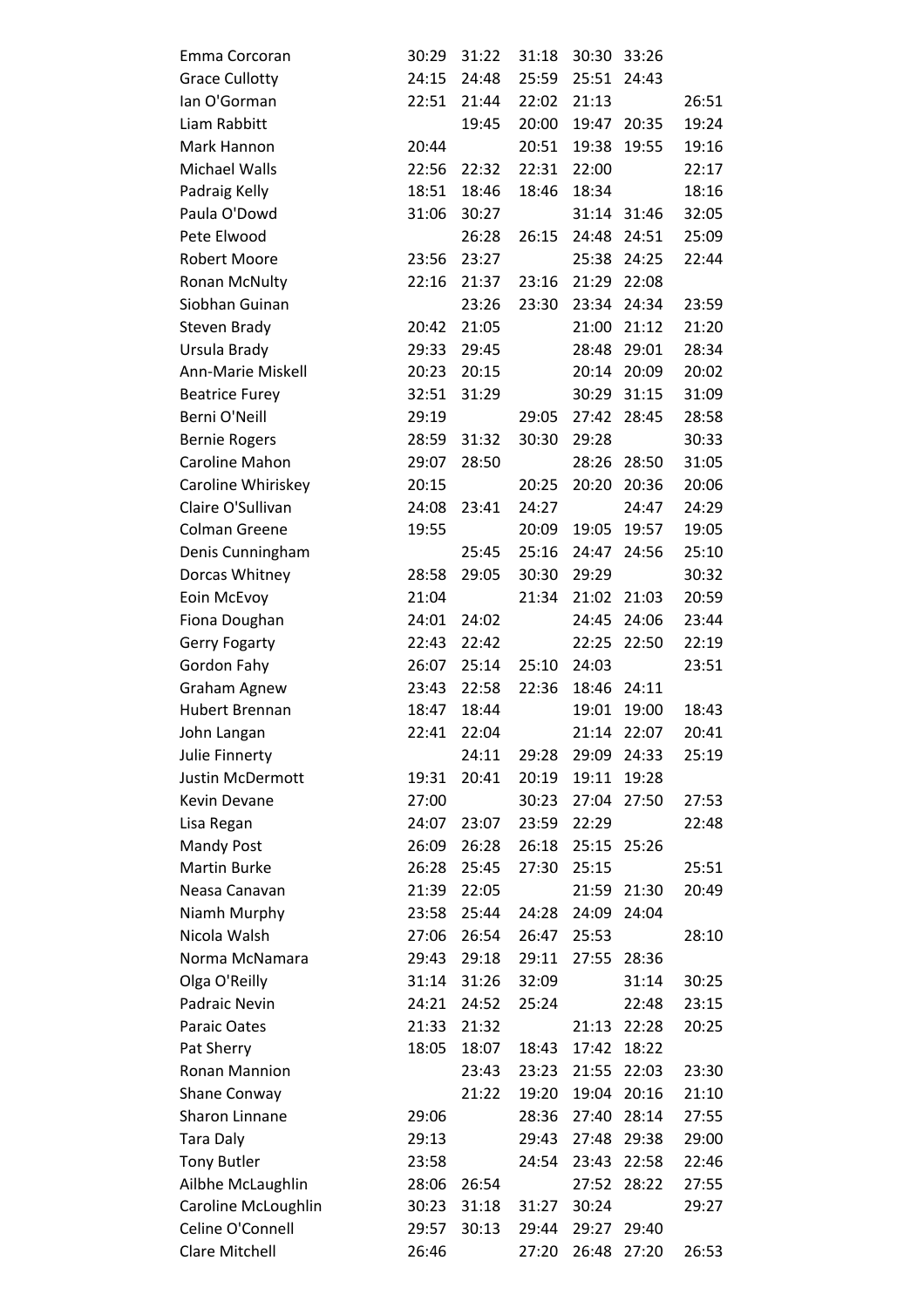| Cora Loftus              | 29:10 | 29:19 | 30:22 |       | 28:51       | 28:31 |
|--------------------------|-------|-------|-------|-------|-------------|-------|
| Dearbhla Hanniffy        | 27:48 | 28:52 | 30:14 | 27:55 |             | 29:12 |
| Denise de Paor           | 26:37 | 26:46 | 26:44 |       | 26:54       | 25:55 |
| Eoin Fleetwood           |       | 24:25 | 24:01 | 23:09 | 23:58       | 23:13 |
| Jennifer Carney          | 23:30 | 24:12 | 24:10 | 23:44 |             | 23:38 |
| Linda Davey              | 29:36 | 28:27 |       | 27:30 | 30:10       | 27:12 |
| Michael Kerrin           | 21:35 | 20:48 | 20:24 |       | 20:30       | 19:08 |
| Pete Ray                 | 24:35 | 23:09 | 23:59 | 23:00 |             | 23:29 |
| Stephen Foy              | 21:39 | 20:44 | 21:25 |       | 21:53       | 20:19 |
| Aimee Walls              | 30:58 | 30:19 | 30:45 | 29:59 |             | 31:20 |
| Darren Weldon            | 28:02 | 30:11 |       |       | 29:07 29:16 | 29:08 |
| Liam Doonan              | 24:31 | 24:23 | 24:44 | 23:45 | 23:14       |       |
| Rosemarie Browne         | 27:25 | 28:33 |       | 29:14 | 27:33       | 28:07 |
| Sarah-Jane Lye           | 24:30 |       | 25:55 | 24:40 | 24:24       | 23:44 |
| Shirley Kilduff          | 32:31 | 30:23 |       | 30:00 | 30:10       | 30:15 |
| Jo-Anne Stenson          |       | 35:47 | 33:46 |       | 30:12 32:18 | 34:14 |
| Michelle Fitzmaurice     |       | 25:55 | 25:22 | 24:32 | 25:14       | 24:47 |
| Niamh O'Carroll          | 28:16 | 27:49 |       | 27:16 | 26:55       | 26:15 |
| <b>Caroline Moore</b>    | 21:57 | 21:52 | 22:36 |       | 21:54       | 21:37 |
| Etain Wilson             | 30:22 | 31:17 | 31:12 | 29:21 |             | 31:55 |
| Fiona Murray             | 26:56 |       | 27:31 |       | 26:19 27:41 | 26:01 |
| <b>Helen Lavin</b>       | 25:40 | 25:06 | 25:28 | 24:31 |             | 24:53 |
| Maria Linnane            | 23:09 | 23:32 | 23:28 |       | 23:21       | 22:47 |
| Aisling Hannan           | 30:20 | 29:45 | 30:12 | 29:31 |             | 29:26 |
| Anna Ryan                | 27:17 | 26:19 | 28:25 | 27:20 |             | 33:50 |
| Anne Kelly               | 24:36 | 25:02 | 28:19 | 23:45 |             | 28:21 |
| Anne Moran               | 22:51 | 22:14 | 22:49 | 21:06 | 22:41       |       |
| Annmarie Donnellan       | 29:32 | 28:37 | 28:25 | 27:21 | 28:47       |       |
| Aoibhe O'Boyle           | 24:21 | 26:39 | 26:59 |       | 24:53       | 23:30 |
| <b>Brenda Francis</b>    | 25:25 | 24:55 |       | 24:18 | 24:33       | 24:20 |
| <b>Brian McGrady</b>     | 24:11 | 24:17 |       | 24:26 | 24:25       | 24:07 |
| Carmel O'Neill           | 25:55 | 28:32 |       | 26:53 | 26:06       | 27:37 |
| Ciara Burns              | 28:27 | 27:43 | 28:17 | 27:25 | 27:31       |       |
| Ciaran Lynch             | 26:31 | 25:52 | 26:01 | 25:13 |             | 24:58 |
| Damien Maloney           | 28:22 | 28:00 | 28:02 |       | 27:29       | 27:09 |
| Dave Wynne               | 23:41 | 22:21 | 22:20 |       | 22:20       | 23:20 |
| Denis O'Gorman           | 20:23 |       | 20:21 | 19:57 | 20:21       | 19:49 |
| Dev Geraghty             |       | 31:28 | 33:37 | 32:45 | 31:05       | 31:39 |
| <b>Elaine Mitchell</b>   | 24:46 | 25:10 | 25:32 | 24:45 |             | 25:35 |
| <b>Emer Cooney</b>       | 28:57 | 29:00 |       | 29:43 | 29:10       | 29:22 |
| Eoin Cotter              | 18:31 | 18:31 | 19:02 |       | 18:42       | 18:05 |
| <b>Esther Lohan</b>      | 29:03 | 28:07 | 28:31 | 27:26 |             | 26:26 |
| Fidelma McGinn           | 22:30 | 23:01 | 24:02 | 22:21 |             | 22:25 |
| Fiona Faherty            | 21:33 | 30:14 |       | 21:14 | 21:49       | 21:44 |
| Fionnuala O'Leary        | 28:06 | 27:01 | 27:32 | 26:24 | 26:48       |       |
| <b>Frank Kane</b>        | 26:55 | 26:07 | 26:12 | 26:32 | 26:46       |       |
| Garry O'Malley           | 22:57 | 22:35 | 22:31 | 21:48 | 22:20       |       |
| <b>Geraldine Feehily</b> | 28:25 |       | 25:40 | 28:43 | 28:02       | 27:49 |
| <b>Gillian Noone</b>     | 27:25 | 26:19 | 26:39 | 25:15 | 25:54       |       |
| <b>Grainne Cotter</b>    | 27:33 | 27:11 | 27:30 |       | 27:15       | 27:00 |
| <b>Hillary Moloney</b>   | 25:17 | 25:24 | 25:33 | 24:34 |             | 24:32 |
| Irene Headd              | 24:23 | 23:56 |       |       | 23:54 24:13 | 23:21 |
| James Murphy             | 21:04 | 20:50 |       | 20:52 | 20:56       | 20:31 |
| Jarlath Monaghan         | 21:46 | 21:31 | 21:56 |       | 21:41       | 20:51 |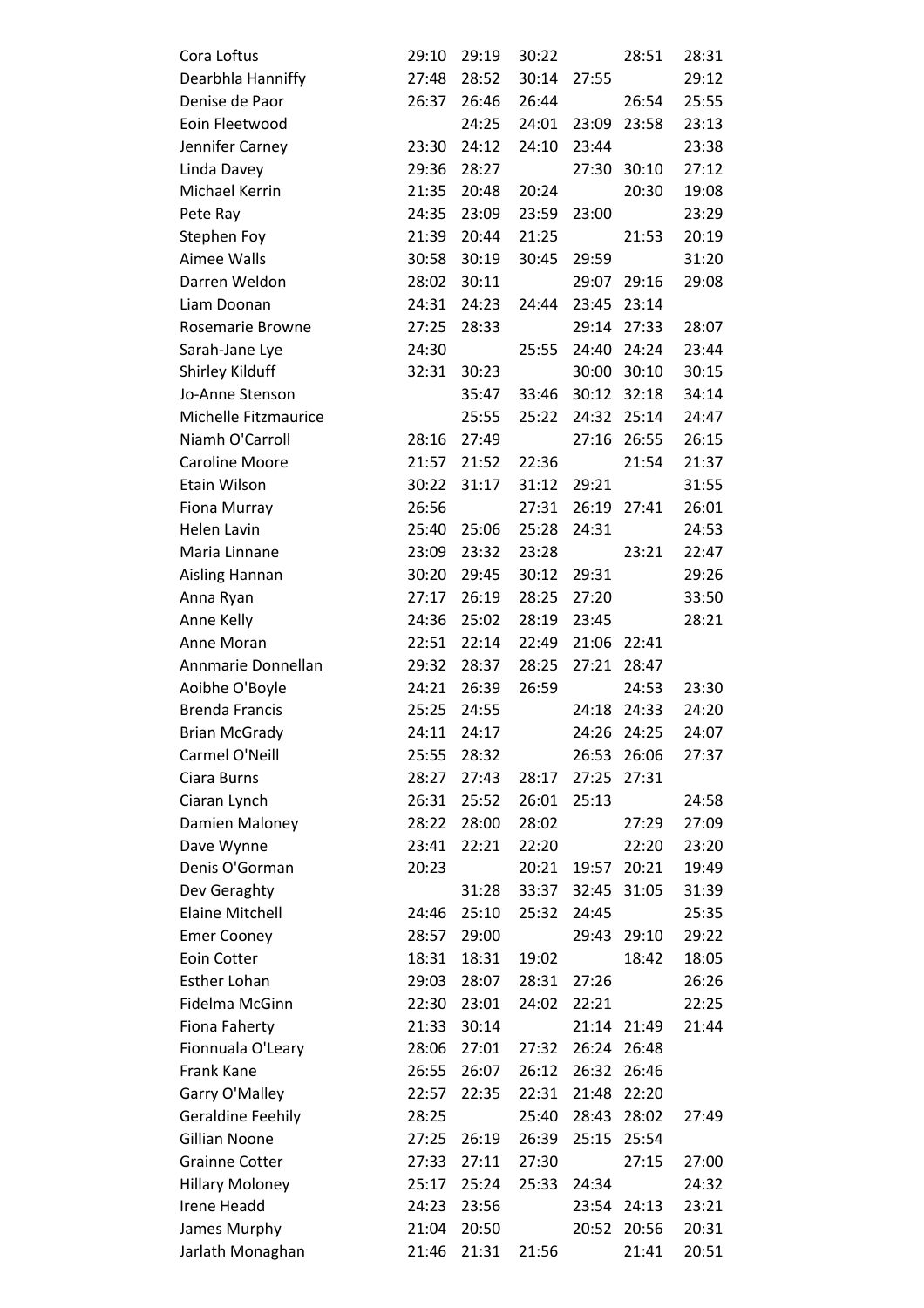| Jim Shanahan            | 28:34 | 27:53 | 27:24 | 26:05 | 26:06       |       |
|-------------------------|-------|-------|-------|-------|-------------|-------|
| Katherine Antweiler     | 25:51 | 26:31 |       | 24:23 | 24:27       | 24:02 |
| Laura Garvey            | 22:52 | 22:38 |       | 21:50 | 22:21       | 21:32 |
| Laura Gleeson           | 28:23 | 29:10 | 30:09 | 28:00 | 28:41       |       |
| Liam Curran             | 23:05 | 24:56 |       |       | 23:54 24:56 | 24:27 |
| Linda O'Hea             | 33:21 | 33:03 | 28:02 |       | 33:13       | 33:39 |
| Lisa Donlon             | 24:54 | 25:12 | 24:51 | 24:07 |             | 24:13 |
| Lorraine McDonnell      | 31:11 | 30:26 |       | 31:20 | 30:51       | 30:33 |
| Louis Gallagher         | 32:11 | 32:43 | 31:29 | 31:00 | 31:36       |       |
| <b>Mairead Mannion</b>  | 32:32 | 32:17 | 31:34 |       | 33:20       | 32:44 |
| Margaret Lyons          | 36:08 | 34:06 |       | 31:49 | 31:34       | 32:31 |
| Martin Moloney          |       | 23:51 | 24:21 | 23:04 | 22:41       | 22:16 |
| Mary Fitzgerald         | 28:07 |       | 30:17 | 29:35 | 29:03       | 29:04 |
| Maureen O'Hara          | 27:27 | 27:40 |       | 26:35 | 27:20       | 28:34 |
| Michael Breslin         | 22:28 | 24:31 | 23:13 | 22:34 |             | 23:20 |
| Michael Toughey         | 25:31 | 25:22 |       |       | 23:39 25:29 | 24:44 |
| Mick Duane              | 19:29 | 19:45 |       | 19:20 | 19:56       | 19:14 |
| Neil Forde              | 22:35 | 22:47 | 23:10 | 22:02 |             | 23:13 |
| <b>Noel Faherty</b>     |       | 21:21 | 21:08 | 20:18 | 21:06       | 20:24 |
| <b>Oliver Deely</b>     | 19:59 | 20:28 | 20:42 |       | 20:37       | 20:02 |
| Patti Ann Beirne        | 27:00 | 26:44 |       | 24:31 | 26:34       | 24:03 |
| Paul McGrady            | 22:31 | 22:13 | 22:34 | 21:37 | 22:22       |       |
| Pauline Cooney          | 28:58 | 29:01 | 29:47 | 27:38 |             | 28:17 |
| Petr Chyna              | 23:28 | 35:53 | 26:01 | 22:05 | 22:11       |       |
| Rory Coen               | 24:41 | 24:13 | 24:13 | 23:45 |             | 24:46 |
| Ruth Kelly              | 25:27 | 25:59 | 26:08 | 25:32 |             | 25:53 |
| Shane Madigan           | 20:21 | 20:25 |       | 20:08 | 20:49       | 19:57 |
| Stephen Bradish (Other) | 20:51 | 21:18 | 21:27 |       | 20:54       | 20:38 |
| <b>Tara Morris</b>      | 30:41 | 30:43 |       | 30:19 | 31:00       | 31:30 |
| Teresa Hennigan         | 28:57 |       | 29:57 | 29:42 | 29:28       | 29:22 |
| <b>Thomas King</b>      | 18:46 |       | 19:30 | 18:29 | 18:51       | 18:31 |
| <b>Trina Galvin</b>     | 28:54 | 28:09 | 28:16 |       | 28:20       | 27:31 |
| Vivienne Morgan         | 28:50 | 29:02 | 29:03 | 27:26 |             | 29:53 |
| Kevin O'Dea             | 19:30 |       | 20:16 | 19:34 |             | 19:30 |
| Roger Rushe             | 30:36 | 30:07 | 37:26 |       |             | 27:55 |
| Chris Burke             | 21:45 | 21:41 | 22:33 |       |             | 22:04 |
| Regina Casey            |       | 18:48 |       | 18:29 | 19:14       | 18:33 |
| Niall Callanan          | 17:52 | 17:35 | 18:06 |       | 17:49       |       |
| <b>Frank Burke</b>      |       |       | 20:20 | 23:10 | 19:51       | 19:15 |
| Marie Reilly            | 24:32 | 24:23 |       |       | 24:52       | 24:27 |
| Patrick Kelly           | 21:30 | 21:51 |       | 21:23 | 21:43       |       |
| Anne Lyng               | 26:06 | 26:54 |       | 26:28 |             | 27:10 |
| Noel Lowry              | 25:56 |       | 26:19 |       | 26:52       | 28:53 |
| Maeve Joyce             | 29:16 |       | 29:36 | 28:39 | 28:46       |       |
| Michael Hickey          | 27:28 | 26:26 |       | 26:17 | 30:45       |       |
| Angela McCluskey        |       | 33:18 | 32:38 | 31:47 |             | 33:29 |
| Frank Noone             | 23:09 | 23:57 |       | 23:40 |             | 23:40 |
| Lyall Guiney            | 17:40 | 17:31 |       | 17:02 | 17:29       |       |
| Martin Kearney          | 18:57 | 19:02 |       | 18:54 |             | 18:36 |
| Deirdre Ward            | 31:34 |       | 30:39 | 29:56 |             | 28:59 |
| Michael Healy           | 22:19 |       | 22:52 | 21:14 |             | 21:25 |
| Olivia Deely            | 27:50 | 27:53 |       |       | 28:31       | 27:48 |
| Paddy Gilmore           | 30:13 | 31:52 |       | 29:02 | 28:45       |       |
| Deirdre Kelly           | 32:32 |       |       |       | 31:24 32:41 | 32:38 |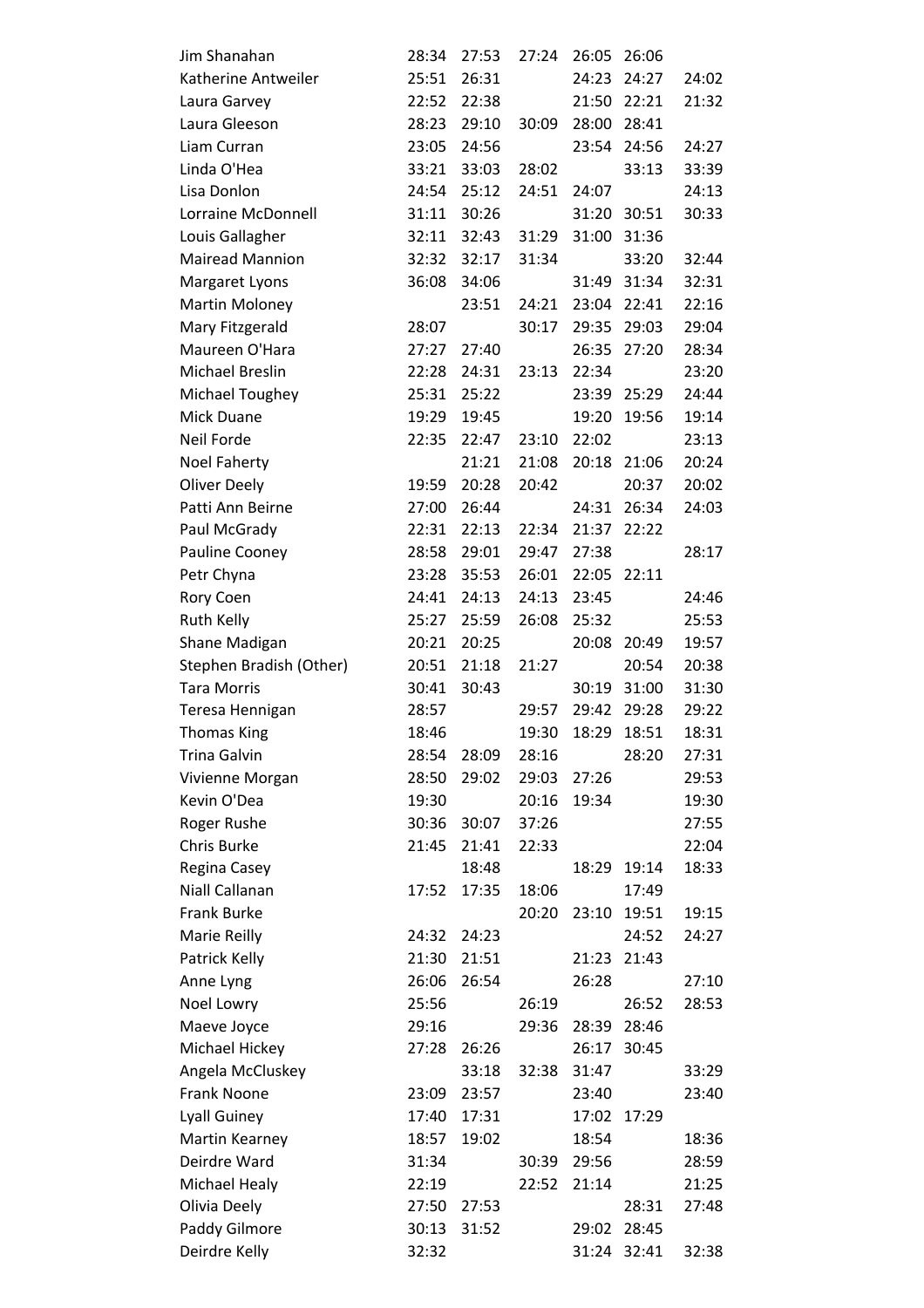| <b>Finbarr Connolly</b> |       | 21:11 | 28:03 |       | 21:17       | 21:41 |
|-------------------------|-------|-------|-------|-------|-------------|-------|
| Fiona Lyons             | 26:25 | 26:20 |       | 25:51 | 26:10       |       |
| Marian Donohue          |       |       | 29:45 | 27:58 | 28:03       | 27:53 |
| Assumpta Feeney         |       |       | 27:38 | 27:48 | 27:48       | 28:01 |
| <b>Gerry Carty</b>      | 17:11 | 17:21 |       | 16:57 |             | 20:10 |
| Marie King              | 26:56 | 26:48 |       |       | 25:56       | 28:51 |
| Audrey Flynn            | 27:07 | 28:22 |       | 26:29 | 28:06       |       |
| John Brinn              | 24:17 |       |       | 23:31 | 23:36       | 22:56 |
| Martina Passman         | 24:47 | 24:22 |       | 23:57 |             | 24:37 |
| Aidan McIntyre          | 21:09 |       |       | 20:39 | 20:55       | 20:37 |
| Niamh Flavin            |       | 23:10 | 23:26 |       | 23:36       | 22:54 |
| Aideen de Paor          | 23:30 | 22:51 | 23:22 | 23:13 |             |       |
| Enda Mannion            | 17:06 | 16:59 | 17:24 | 16:43 |             |       |
| Laura Porter            |       | 23:28 | 24:27 | 23:36 |             | 23:37 |
| Pat Duggan              | 20:19 | 20:18 | 20:08 |       | 20:15       |       |
| Sean Noone              |       | 19:53 |       | 19:24 | 19:45       | 19:41 |
| Dermot Gibson           | 19:30 | 21:29 | 19:36 | 19:13 |             |       |
| John Cronin             | 17:06 | 30:06 | 17:39 | 19:16 |             |       |
| Mariosa Kelly           |       | 31:24 | 30:00 | 28:26 | 29:20       |       |
| Martha Linnane          | 21:52 | 21:33 |       | 21:29 |             | 21:11 |
| Paula Duggan            | 25:27 | 25:35 |       | 25:42 |             | 25:51 |
| Majella Ni Chriochain   | 23:10 | 23:36 | 23:39 |       |             | 23:13 |
| Richie Humphreys        |       | 24:15 | 24:49 | 23:51 |             | 24:49 |
| Margaret Walsh          |       | 29:15 | 28:55 |       | 28:00       | 28:15 |
| Aidan Brady             | 24:12 | 24:01 |       | 23:44 |             | 23:32 |
| Aine Cunningham         |       | 25:43 | 25:28 | 24:34 |             | 24:55 |
| Anita Donoghue          |       | 27:34 | 28:15 | 27:31 |             | 29:20 |
| <b>Brendan Beglane</b>  |       | 31:23 | 31:21 | 28:26 | 29:59       |       |
| <b>Caroline Finn</b>    | 24:12 |       | 24:20 | 23:47 | 24:37       |       |
| Deirdre Lyons           | 25:33 | 25:59 | 20:37 | 24:16 |             |       |
| Emma Hayes              | 29:39 |       | 29:38 | 28:31 | 29:27       |       |
| <b>Helen McDermott</b>  | 29:32 | 28:37 | 28:54 |       | 28:48       |       |
| Jason Kelly             | 26:11 | 25:02 |       | 24:36 |             | 25:18 |
| Noel Murphy             | 30:00 | 27:26 |       | 25:46 |             | 28:51 |
| Senan Coffey            | 26:53 |       |       |       | 26:43 26:48 | 26:01 |
| Sharon Callanan         | 30:32 | 31:28 | 32:17 |       |             | 33:02 |
| Aidan Connaughton       |       | 18:43 | 34:24 | 18:47 |             | 18:42 |
| Ailish McDonagh         | 25:57 | 26:20 | 26:59 |       | 26:12       |       |
| <b>Aishling Tyrrell</b> | 28:19 |       | 28:36 | 27:40 |             | 29:02 |
| Anna Parkinson          | 30:09 | 30:06 | 29:52 | 28:40 |             |       |
| <b>Brian Mellett</b>    | 24:02 | 23:45 |       |       | 23:33 23:22 |       |
| <b>Brian Spain</b>      |       | 24:57 | 24:43 | 24:02 |             | 19:46 |
| Ciaran Forkan           | 30:23 |       |       |       | 32:34 30:46 | 31:58 |
| Eamonn Curtin           | 27:22 | 26:59 | 25:35 |       | 26:40       |       |
| Eleanor Walsh           |       | 23:03 | 24:00 | 22:29 | 22:33       |       |
| Fergal O'Malley         | 26:06 | 26:13 |       | 25:39 | 26:04       |       |
| Joan Ruane              | 26:35 | 26:59 |       | 26:13 | 27:23       |       |
| John Ward               |       | 24:45 | 24:08 | 23:29 |             | 22:33 |
| Lisa Corbett            | 27:51 | 28:30 |       |       | 27:53       | 27:20 |
| Maria O'Donovan         | 26:36 | 25:37 | 26:04 | 24:46 |             |       |
| Michelle Wren           | 24:24 | 23:31 |       | 24:05 |             | 24:06 |
| Niamh Colleran          | 23:10 | 23:35 | 23:56 | 22:49 |             |       |
| Ronan Nevin             | 25:56 |       | 20:29 | 19:17 | 24:05       |       |
| Sinead Kelly            | 29:56 |       | 30:27 | 28:51 | 29:29       |       |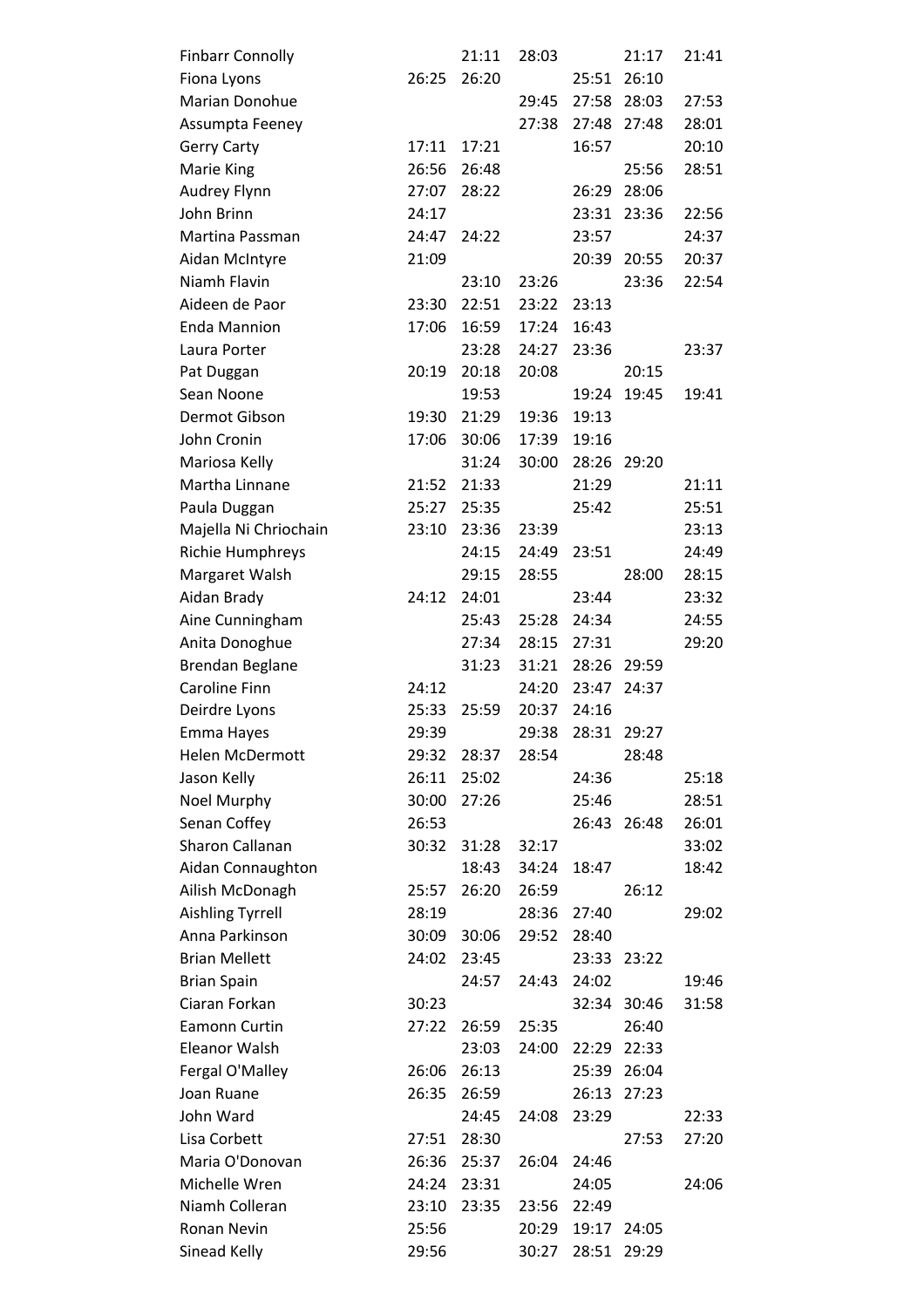| <b>Tom Hession</b>       | 20:01 | 20:34 |       |       | 21:09       | 20:13 |
|--------------------------|-------|-------|-------|-------|-------------|-------|
| <b>Tomas Connell</b>     | 23:38 | 22:15 |       |       | 22:50       | 21:57 |
| Aidan Madden             | 22:13 | 22:05 | 22:03 | 22:07 |             |       |
| Culan O'Meara            | 18:15 | 18:02 |       |       | 18:21       | 17:50 |
| <b>Geoff Costello</b>    | 20:43 | 19:48 |       |       | 20:35       | 19:34 |
| <b>Gerard Cuddy</b>      |       | 18:36 |       | 18:19 | 18:25       | 18:04 |
| Marie Keary              | 23:03 | 23:05 |       | 22:39 | 23:23       |       |
| Niall Concannon          |       |       | 24:52 | 24:16 | 23:49       | 23:36 |
| Norman Black             | 21:02 | 21:08 |       | 21:04 |             | 20:24 |
| Orla Nealon              |       | 29:25 |       |       | 28:59 28:47 | 30:44 |
| <b>Pearse Mulhall</b>    | 23:54 | 23:24 |       | 23:04 |             | 24:00 |
| <b>Tiernan Burke</b>     |       | 22:53 | 29:45 |       | 23:11 24:16 |       |
| Damien Ryan              |       | 19:30 | 19:50 |       | 19:10       | 19:46 |
| Jacqueline O'Donnell     | 20:47 | 20:46 |       | 20:27 |             | 20:33 |
| Padraig Doyle            | 19:48 | 19:48 | 19:58 | 19:18 |             |       |
| Peter Tierney            | 21:54 | 21:53 |       |       | 22:09       | 21:19 |
| Susanne Lawlor           | 27:14 | 27:28 | 27:56 | 26:10 |             |       |
| Teresa McGrath           |       |       | 31:12 | 30:16 | 30:12       | 29:28 |
| Yvonne Dolan             | 27:32 | 27:41 | 28:32 |       |             | 29:07 |
| Jason Naughton           | 19:06 |       | 21:29 |       | 22:44       | 19:02 |
| John Cullinan            | 19:49 |       |       | 19:49 | 19:52       | 19:26 |
| John MacSweeny           | 21:52 | 21:40 |       | 21:17 |             | 21:33 |
| <b>Martin Talbot</b>     |       | 24:14 | 23:31 |       | 22:49       | 22:35 |
| Niamh Hennelly           | 20:46 |       |       | 21:55 | 21:44       | 21:06 |
| <b>Patrick Glavin</b>    |       | 30:22 | 32:24 | 30:56 |             | 32:02 |
| Paul Dunne               | 19:19 | 21:06 | 21:35 | 19:58 |             |       |
| <b>Edel Burke</b>        | 31:44 | 31:31 |       | 30:04 | 30:26       |       |
| <b>JB Terrins</b>        | 21:24 |       |       | 21:12 | 21:58       | 25:28 |
| <b>Annette Minou</b>     | 26:16 |       |       | 26:48 | 26:16       | 26:41 |
| Aoibheann Gavigan        |       | 30:44 |       | 30:02 | 29:39       | 29:38 |
| <b>Ben Clancy</b>        | 23:36 |       | 24:15 | 23:46 |             | 23:42 |
| <b>Bernard Mullan</b>    |       | 27:08 | 27:54 | 26:50 | 27:03       |       |
| <b>Bernice McNamara</b>  | 29:39 | 29:40 |       |       | 30:34       | 32:08 |
| <b>Brid Daly</b>         | 27:55 | 27:48 |       | 27:18 | 27:25       |       |
| Carol Rooney             | 34:10 | 33:08 |       | 32:12 | 32:07       |       |
| Caroline Duncan          | 26:31 | 22:30 |       |       | 26:15       | 25:51 |
| Clair Walsh              | 28:02 | 29:04 |       | 27:22 |             | 27:55 |
| Claire Higginbotham      | 27:08 |       |       |       | 26:43 27:01 | 22:12 |
| Dan Sheehan              |       | 18:16 | 18:56 | 17:49 |             | 18:26 |
| Diarmuid Hennessy        | 20:23 | 20:04 |       | 19:36 | 19:52       |       |
| Eanna Canavan            | 22:11 | 23:01 |       | 22:33 |             | 21:38 |
| Eilis Nic An Ri          |       | 35:17 |       |       | 34:03 34:22 | 34:29 |
| <b>Emer Fahy</b>         |       | 27:14 | 27:40 |       | 28:55       | 27:43 |
| <b>Emer Lyons</b>        | 32:31 | 32:28 |       | 31:48 |             | 32:03 |
| <b>Fionnuala Mannion</b> | 25:31 | 25:15 | 24:57 | 24:19 |             |       |
| <b>Gerard Maloney</b>    | 32:18 |       | 31:16 |       | 30:51       | 30:02 |
| Gillian Ferguson         | 31:43 | 31:39 |       |       | 31:41       | 32:08 |
| Glynis Whelan            | 29:32 | 29:51 |       | 29:25 | 28:52       |       |
| Helena Condon            |       |       | 29:29 | 27:19 | 27:44       | 27:19 |
| Jacinta O'Duffy          | 20:01 |       | 20:53 | 19:35 |             | 19:32 |
| Jacqueline Carroll       |       | 25:03 |       |       | 24:14 25:13 | 23:08 |
| Joe Jennings             | 19:29 | 19:13 |       | 18:53 | 18:57       |       |
| Johanna Burke            | 28:14 | 27:56 |       | 27:14 | 28:07       |       |
| John Lawlor              | 20:20 | 20:17 | 21:08 | 19:58 |             |       |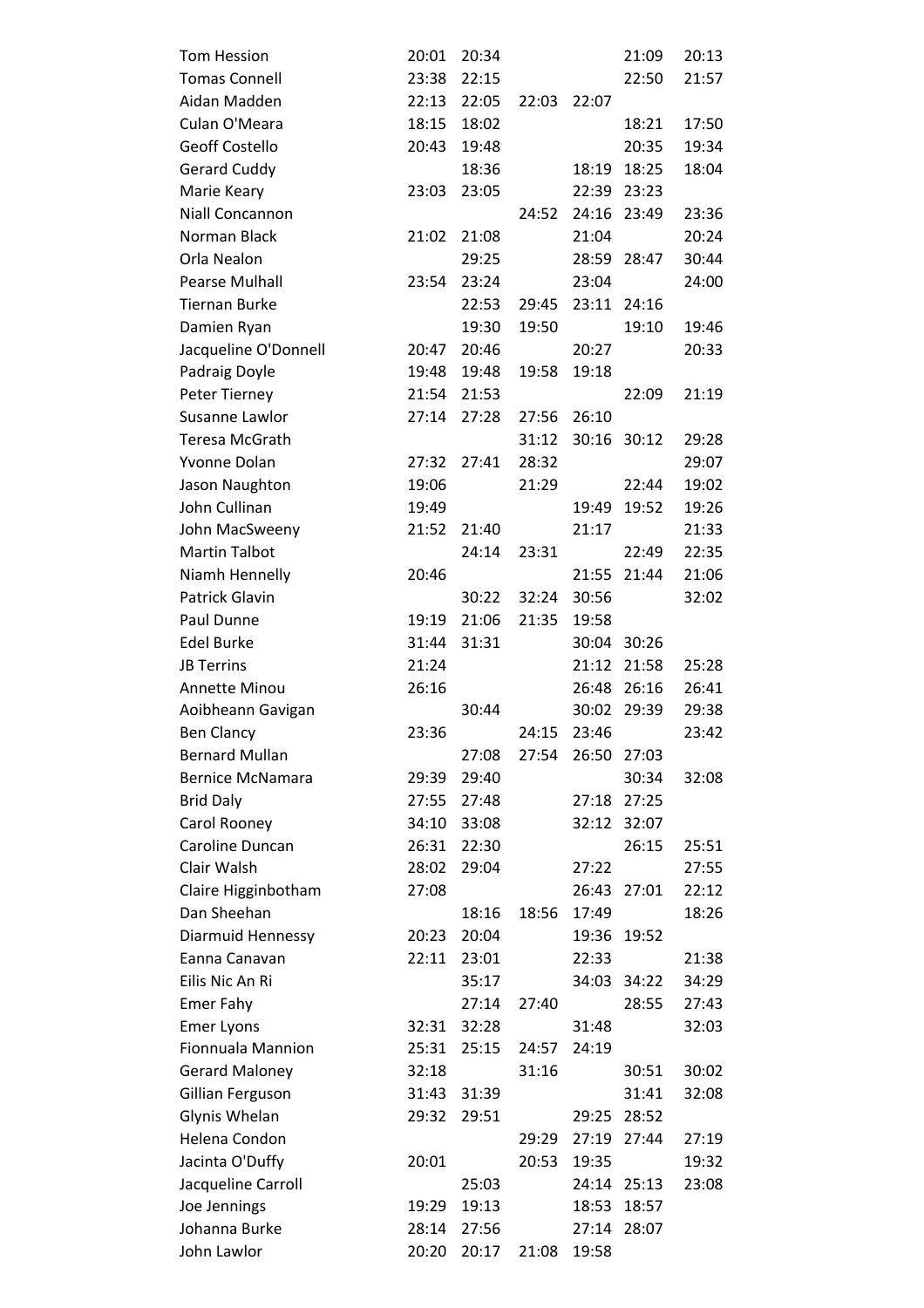| Joy Glynn              | 36:00 | 36:11 |       |       | 26:30       | 30:55 |
|------------------------|-------|-------|-------|-------|-------------|-------|
| Kenneth Murphy         | 21:56 | 21:31 | 22:06 | 21:23 |             |       |
| Kieran Dooley          | 30:23 | 30:34 | 29:32 |       |             | 29:53 |
| Lisa Mulvihill         | 37:20 |       | 37:33 | 36:41 |             | 36:59 |
| Lisa Thomas            | 23:56 | 25:02 |       | 25:15 |             | 24:26 |
| Marie Clarke           | 30:47 | 30:35 | 30:00 | 28:12 |             |       |
| Mark Forsyth           | 20:32 | 20:38 |       | 20:07 | 21:30       |       |
| Martin Burke (Other)   | 20:49 | 20:13 | 20:24 | 19:45 |             |       |
| <b>Martin Somers</b>   | 28:42 |       | 29:06 | 27:49 |             | 29:54 |
| Mary Gallagher         |       | 35:55 | 34:25 | 31:32 | 32:30       |       |
| Mary Mellody           | 22:50 |       |       | 22:49 | 22:49       | 22:24 |
| <b>Micheal Hession</b> | 23:09 | 20:17 |       |       | 20:21       | 19:35 |
| Michelle Raftery       | 28:55 | 29:10 | 28:52 | 25:53 |             |       |
| Niamh Grealey          | 31:15 | 31:29 |       | 26:39 |             | 26:28 |
| Niamh Walsh            |       | 24:51 | 24:10 | 23:21 |             | 26:28 |
| Noreen Cullinan        | 25:09 | 25:26 |       | 24:43 |             | 24:55 |
| Noreen Maloney         | 32:18 |       | 31:17 | 28:26 |             | 30:02 |
| Nuala Moore            |       | 21:46 | 22:08 |       | 21:55       | 21:30 |
| Paula Durkin           | 37:34 | 36:22 | 36:55 |       |             | 35:52 |
| Ralph Smith            | 25:13 |       | 23:20 | 22:18 | 22:49       |       |
| Ray Foley              | 23:39 |       | 24:15 |       | 24:31       | 24:11 |
| Robbie Patton          | 26:59 |       | 28:25 | 30:38 | 27:48       |       |
| Sara Merrigan          | 27:05 |       | 28:42 | 26:47 |             | 27:05 |
| Sarah Makem            | 21:59 | 22:44 |       | 21:57 |             | 22:14 |
| Sinead Ni Mheallaigh   |       | 32:33 |       | 32:55 | 32:02       | 33:39 |
| <b>Stefanie Kraus</b>  |       | 31:31 |       | 30:37 | 31:12       | 30:47 |
| <b>Steven Spittles</b> | 20:56 | 20:42 |       | 21:11 | 20:44       |       |
| <b>Tara Hession</b>    | 25:13 | 24:54 |       |       | 27:40       | 28:49 |
| Tara Horan             |       | 27:24 | 27:31 | 25:56 | 26:49       |       |
| <b>Tommy Ward</b>      | 25:20 |       | 24:31 | 24:01 |             | 25:13 |
| Una Fahy               | 23:18 |       | 23:18 | 22:30 | 22:43       |       |
| Jane-Ann Healy         |       |       | 20:09 | 19:35 | 20:09       |       |
| Noreen Cooley          | 26:28 | 26:50 | 28:16 |       |             |       |
| Deirdre Quinn          |       | 25:47 | 25:11 | 24:09 |             |       |
| <b>Brian Geraghty</b>  | 26:52 |       |       | 27:23 |             | 27:07 |
| <b>Timmie Glavey</b>   | 16:43 |       | 17:02 | 16:26 |             |       |
| Sean Ward              | 22:23 |       | 21:20 | 22:17 |             |       |
| Frances Egan           |       | 31:11 |       | 24:01 | 24:57       |       |
| <b>Tony Killarney</b>  |       | 21:30 | 22:07 | 20:25 |             |       |
| Aoife Callan           | 21:38 |       | 22:19 |       | 25:35       |       |
| Donal Gill             | 21:15 | 21:23 |       | 20:24 |             |       |
| Orla McCluskey         |       |       | 26:50 | 25:26 | 26:04       |       |
| Pearse Hunter          |       | 26:51 | 26:53 | 29:56 |             |       |
| <b>Brian Bruton</b>    |       | 17:16 |       | 17:14 |             | 17:11 |
| Miriam Wall            | 21:03 |       |       | 20:25 |             | 20:40 |
| Peter O'Sullivan       |       | 16:02 | 16:25 |       |             | 15:46 |
| <b>Tomas Boyle</b>     | 24:52 | 23:37 | 24:25 |       |             |       |
| Carmel Lyons           | 25:08 | 23:54 |       | 24:13 |             |       |
| <b>Tom Connelly</b>    | 18:26 | 18:15 |       | 18:23 |             |       |
| <b>Triona Cleary</b>   |       |       | 26:33 |       | 24:55 26:37 |       |
| Caroline Darcy         | 25:43 | 24:33 |       |       |             | 24:29 |
| <b>Geraldine Nally</b> | 22:32 | 21:52 |       | 22:01 |             |       |
| Mura Tierney           | 31:43 |       | 32:49 | 29:49 |             |       |
| Mary Payton            | 35:24 |       | 22:01 | 21:02 |             |       |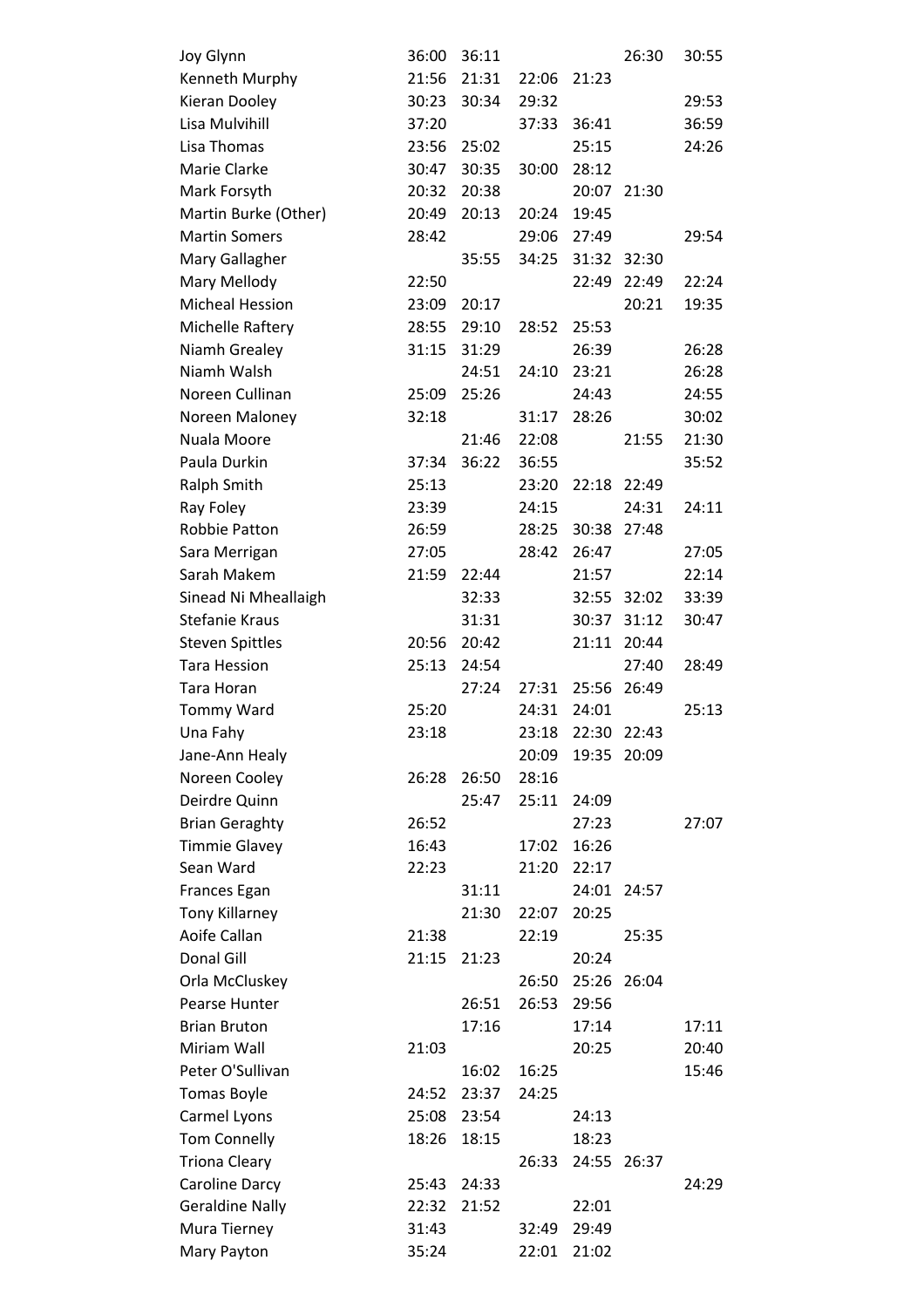| Owen Byrne               | 16:34 |       |       | 16:09 |             | 16:06 |
|--------------------------|-------|-------|-------|-------|-------------|-------|
| Alan Curran              |       | 17:54 | 18:08 | 17:49 |             |       |
| Michelle Browne          | 22:43 |       | 23:29 | 22:36 |             |       |
| <b>David Mullins</b>     |       |       | 21:05 | 20:31 |             | 20:52 |
| Dennis Laffey            | 22:46 | 22:32 |       |       | 22:55       |       |
| Jerome Debize            | 17:27 |       |       |       | 21:30       | 17:09 |
| Michelle Queally         | 23:07 |       |       |       | 23:21       | 22:51 |
| Pol Mag Lionain          | 18:32 |       | 18:53 | 17:46 |             |       |
| <b>Shane Conneely</b>    |       | 23:04 | 23:35 |       | 22:52       |       |
| Sinead Reilly            | 28:22 |       |       | 28:09 | 29:14       |       |
| George Livanos           |       | 23:46 | 22:49 |       | 21:45       |       |
| Stephen Bradish          | 22:45 |       | 22:28 | 22:07 |             |       |
| <b>Tom Kilgarriff</b>    | 22:36 |       |       | 23:50 |             | 22:57 |
| <b>Bernard McDermott</b> | 21:22 |       |       | 20:46 | 21:25       |       |
| Jane Walsh               | 21:00 | 21:12 |       | 20:42 |             |       |
| Roisin Walsh             | 32:19 |       |       | 28:38 |             | 27:55 |
| Rob Lennon               | 18:12 |       | 18:38 |       |             | 18:15 |
| Alan Treacy              | 22:18 |       | 22:08 | 21:14 |             |       |
| Austin Keogh             | 25:40 | 25:14 |       |       |             | 21:48 |
| Ciara Loughlin           | 29:22 | 26:29 | 24:54 |       |             |       |
| Conor O'Rourke           | 17:29 |       |       | 17:29 |             | 17:15 |
| Dawn O'Connor            |       | 36:22 |       | 33:11 |             | 33:16 |
| <b>Emily Bruton</b>      | 24:45 | 25:06 |       |       |             | 24:38 |
| <b>Graham Allen</b>      | 18:03 | 17:35 |       |       |             | 18:40 |
| <b>Hazel Fleming</b>     | 27:47 |       |       |       | 27:32       | 27:48 |
| <b>Hilary Daniels</b>    | 31:53 | 32:33 |       | 31:47 |             |       |
| Karen Treacy             | 23:00 |       | 23:19 | 22:43 |             |       |
| Maria Rooney             | 29:34 | 29:03 |       |       |             | 21:45 |
| Mark O'Duffy             | 18:29 |       | 18:27 |       |             | 17:34 |
| Mike McCartin            | 21:23 |       |       |       | 21:43       | 20:43 |
| Orla Irwin               | 32:54 |       |       | 29:14 | 29:36       |       |
| Patricia Kavanagh        |       |       |       |       | 25:14 26:49 | 27:52 |
| Paul Daly                | 23:04 | 22:10 | 23:38 |       |             |       |
| Vivien Cunney            | 27:32 |       | 28:07 | 27:36 |             |       |
| <b>Brian Duffy</b>       |       | 26:16 |       |       |             | 19:58 |
| Paolo Corrado            | 23:12 | 23:28 |       |       |             |       |
| Philip Magnier           | 23:02 |       |       | 22:54 |             |       |
| Colm Brady               | 36:27 | 36:30 |       |       |             |       |
| Fiona Donovan            | 22:16 |       |       |       |             | 21:45 |
| Johnny O'Connor          |       | 20:15 |       | 19:39 |             |       |
| Aoibheann O'Connor       | 27:26 |       |       | 28:20 |             |       |
| <b>Caroline Mitchell</b> | 28:01 | 27:35 |       |       |             |       |
| Michelle Murphy          |       |       |       | 26:45 | 27:06       |       |
| Jim Leahy                |       |       | 22:20 |       |             | 18:42 |
| John Fitzgerald          | 28:07 |       |       | 24:48 |             |       |
| Michael Morrissey        |       |       |       | 23:15 | 25:37       |       |
| Philip Harkin            | 25:45 |       |       |       | 25:45       |       |
| David Meehan             | 19:16 |       |       |       |             | 18:48 |
| Michael Ward             |       | 25:50 | 25:14 |       |             |       |
| <b>Brian Smyth</b>       | 20:13 | 19:44 |       |       |             |       |
| Michael Carey            | 21:54 | 20:57 |       |       |             |       |
| <b>Noel Fox</b>          | 19:46 | 20:16 |       |       |             |       |
| Angela Reid              | 28:27 |       |       |       | 22:05       |       |
| Aoibhinn Moore           | 33:31 | 34:35 |       |       |             |       |